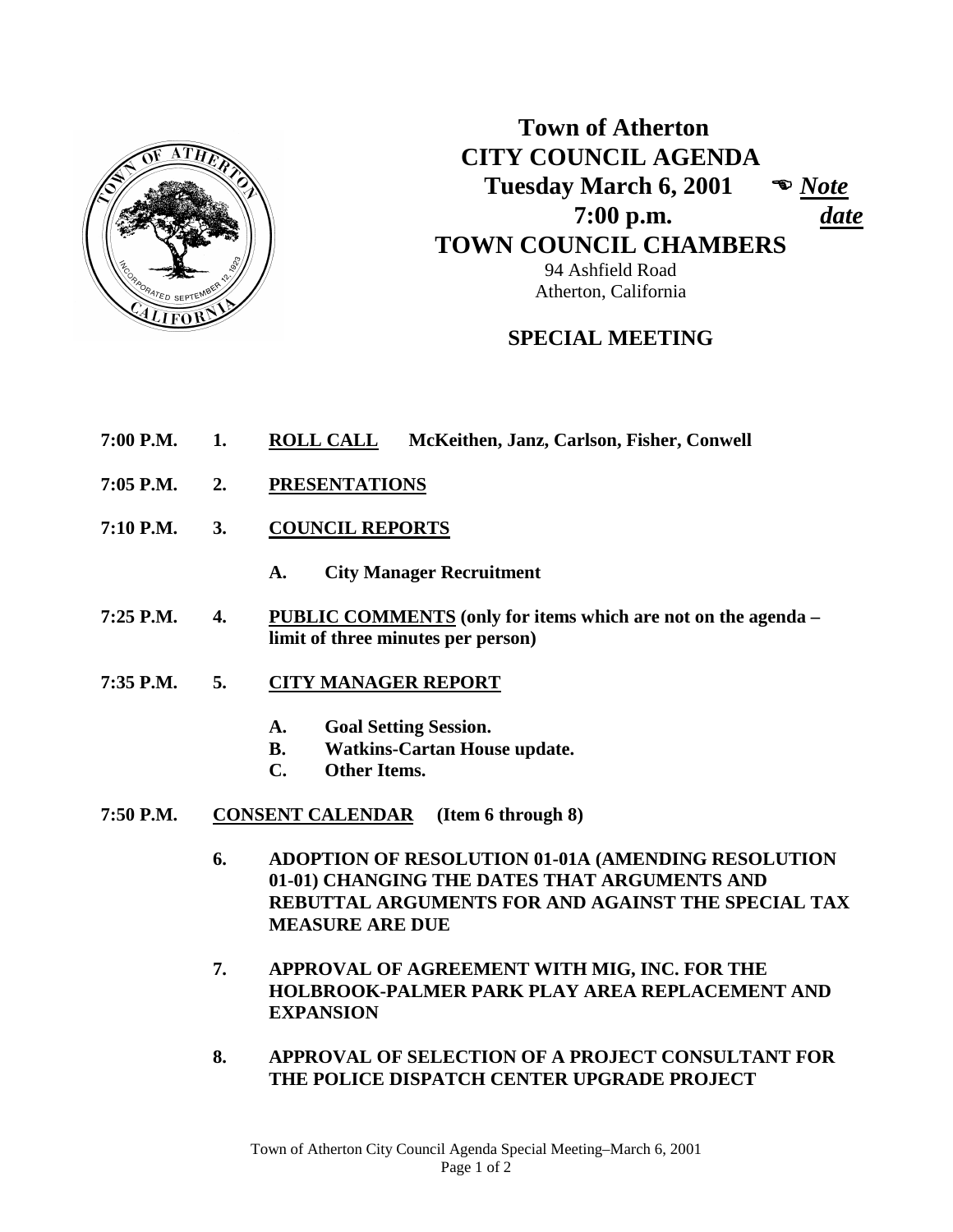#### **REGULAR AGENDA (Item 9)**

**7:55 P.M. 9. CONSIDERATION OF LEASE AGREEMENT FOR THE CONTINUATION AND THE EXPANSION OF THE KNOX PLAYSCHOOL** 

> **Recommendation: Approve the Lease Agreement with Knox Playschool for an initial term of five (5) years with an option for five (5) additional years with the financial change recommended by Staff, if the option term is exercised.**

- **9:15 P.M. PUBLIC HEARING (Item 10)**
	- **10. PUBLIC HEARING - SPECIAL MUNICIPAL PARCEL TAX**
- **10:30 P.M. 11. PUBLIC COMMENTS**
- **10:45 P.M. 12. ADJOURN**



 *Please contact the City Clerk's Office at 650.752.0529 with any questions* Dated & Posted 03.02.01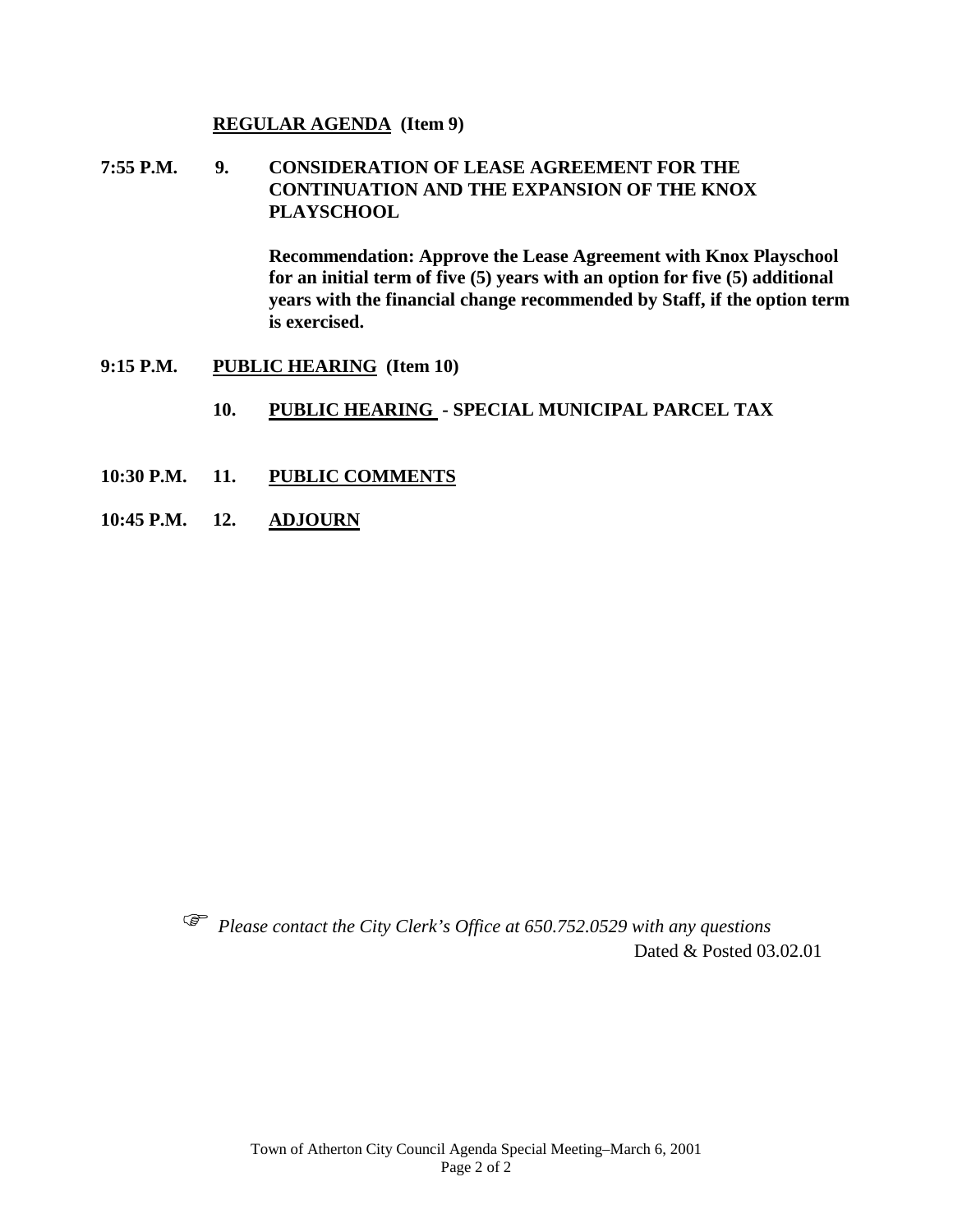

 **Town of Atherton CITY COUNCIL AGENDA Tuesday March 6, 2001**  *Note*  **7:00 p.m.** *date*  **TOWN COUNCIL CHAMBERS** 94 Ashfield Road

**SPECIAL MEETING** 

Atherton, California

- **7:00 P.M. 1. ROLL CALL McKeithen, Janz, Carlson, Fisher, Conwell**
- **7:05 P.M. 2. PRESENTATIONS**
- **7:10 P.M. 3. COUNCIL REPORTS**
	- **A. City Manager Recruitment**
- **7:25 P.M. 4. PUBLIC COMMENTS (only for items which are not on the agenda limit of three minutes per person)**
- **7:35 P.M. 5. CITY MANAGER REPORT**
	- **A. Goal Setting Session.**
	- **B. Watkins-Cartan House update.**
	- **C. Other Items.**
- **7:50 P.M. CONSENT CALENDAR (Item 6 through 8)** 
	- **6. ADOPTION OF RESOLUTION 01-01A (AMENDING RESOLUTION 01-01) CHANGING THE DATES THAT ARGUMENTS AND REBUTTAL ARGUMENTS FOR AND AGAINST THE SPECIAL TAX MEASURE ARE DUE**
	- **7. APPROVAL OF AGREEMENT WITH MIG, INC. FOR THE HOLBROOK-PALMER PARK PLAY AREA REPLACEMENT AND EXPANSION**
	- **8. APPROVAL OF SELECTION OF A PROJECT CONSULTANT FOR THE POLICE DISPATCH CENTER UPGRADE PROJECT**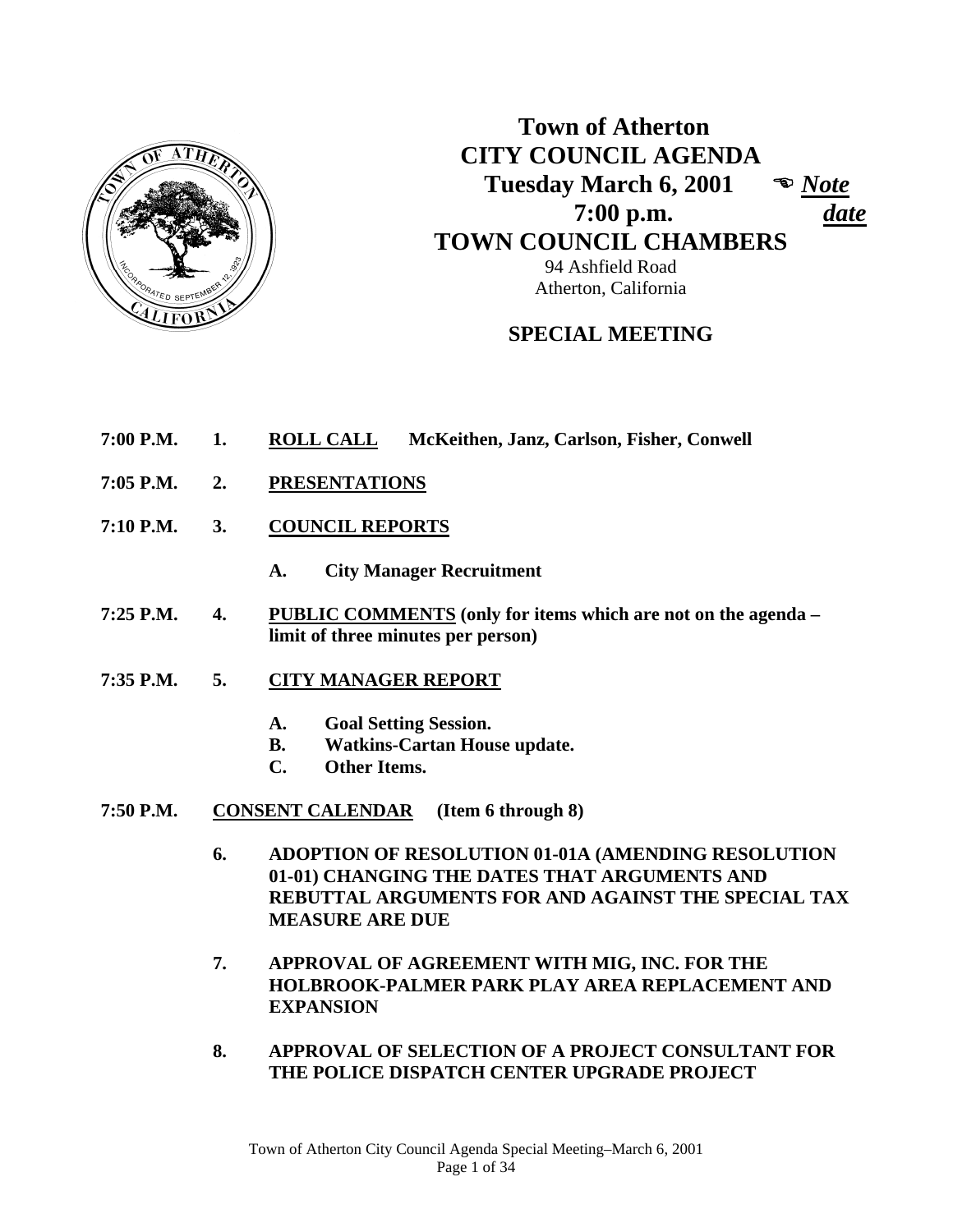#### **REGULAR AGENDA (Item 9)**

**7:55 P.M. 9. CONSIDERATION OF LEASE AGREEMENT FOR THE CONTINUATION AND THE EXPANSION OF THE KNOX PLAYSCHOOL** 

> **Recommendation: Approve the Lease Agreement with Knox Playschool for an initial term of five (5) years with an option for five (5) additional years with the financial change recommended by Staff, if the option term is exercised.**

- **9:15 P.M. PUBLIC HEARING (Item 10)** 
	- 10. PUBLIC HEARING SPECIAL MUNICIPAL PARCEL TAX
- **10:30 P.M. 11. PUBLIC COMMENTS**
- **10:45 P.M. 12. ADJOURN**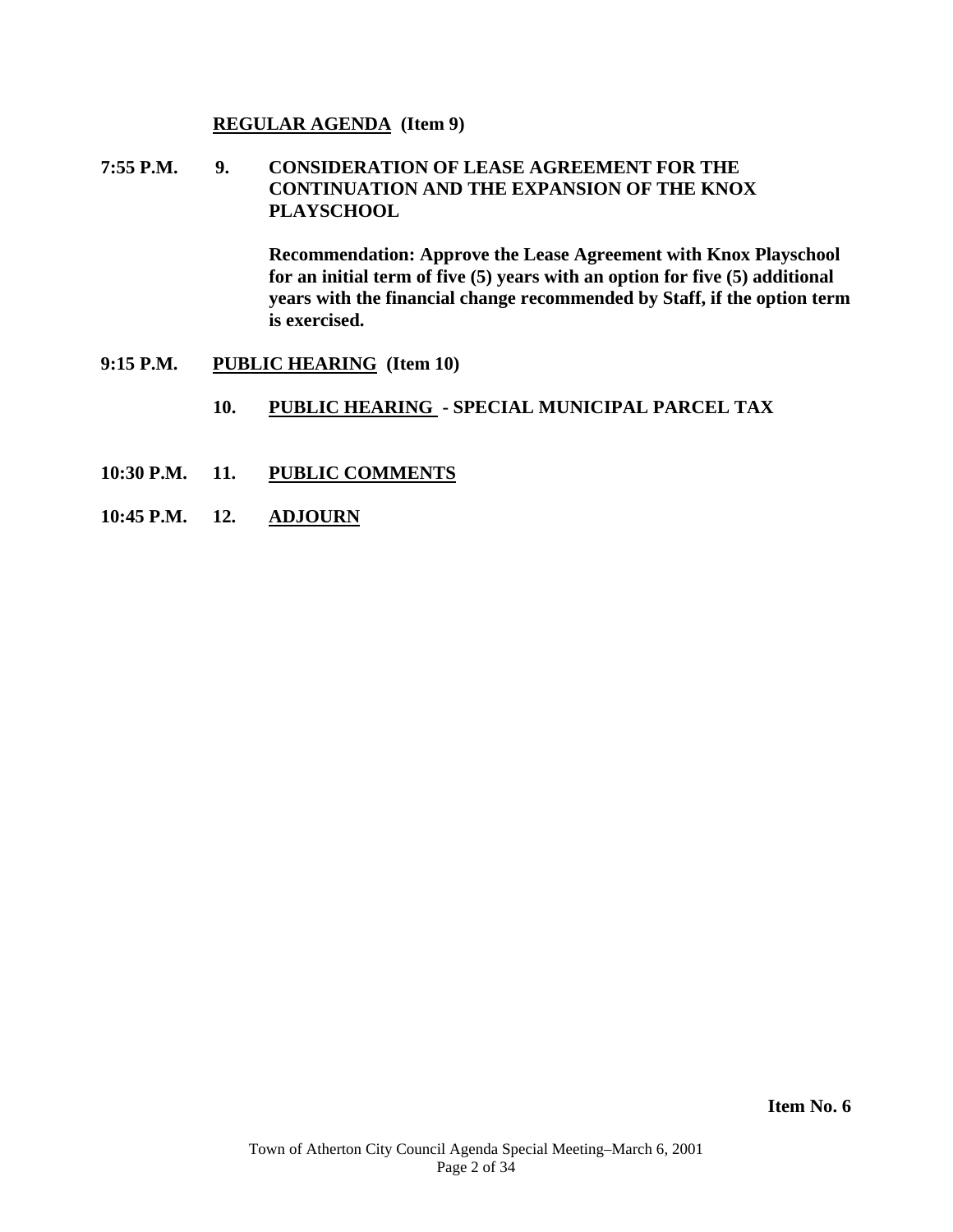

**Town of Atherton** 

## **CITY COUNCIL STAFF REPORT**

## **TO: HONORABLE MAYOR AND CITY COUNCIL**

## **FROM: INTERIM CITY MANAGER RALPH FREEDMAN**

## **DATE: FOR THE MEETING OF MARCH 6, 2001**

**SUBJECT: ADOPTION OF RESOLUTION NO. 01-01A, (AMENDING RESOLUTION 01-01) CHANGING THE DATES THAT ARGUMENTS AND REBUTTAL ARGUMENTS FOR AND AGAINST THE SPECIAL TAX MEASURE ARE DUE** 

#### **RECOMMENDATION:**

Adopt Resolution No. 01-01A, amending Resolution No. 01-01, which was adopted by the City Council on February 8, 2001. The amended resolution changes the dates that arguments and rebuttal arguments for and against the Special Tax Measure are due.

#### **INTRODUCTION:**

The City Council adopted Resolution 01-01, calling for an election of the Special Parcel Tax on the June 5, 2001 ballot. The resolution requested election services from the County, and set the dates of March 9, 2001 that arguments for and against the measure are due in the City Clerk's Office, and March 27, 2001 as the date that rebuttal arguments are due. The adopted resolution was submitted to the County Elections Office after the February 8, 2001 meeting.

## **ANALYSIS:**

The argument dates were initially set to allow for ample time to submit the documents to the printer for the sample ballot. The Elections Office has requested that the dates the Town set for the arguments be changed to coincide with the due dates adopted by the County – March 19, 2001 for arguments, and March 29, 2001 for rebuttal arguments. Changing the dates will provide uniformity if there is a consolidated election in June involving another district whose boundary lines fall within the Town limits. By adopting the amended Resolution 01-01A, the City Council will change only the dates that the arguments are due in the City Clerk's Office. The remainder of the resolution stands as adopted.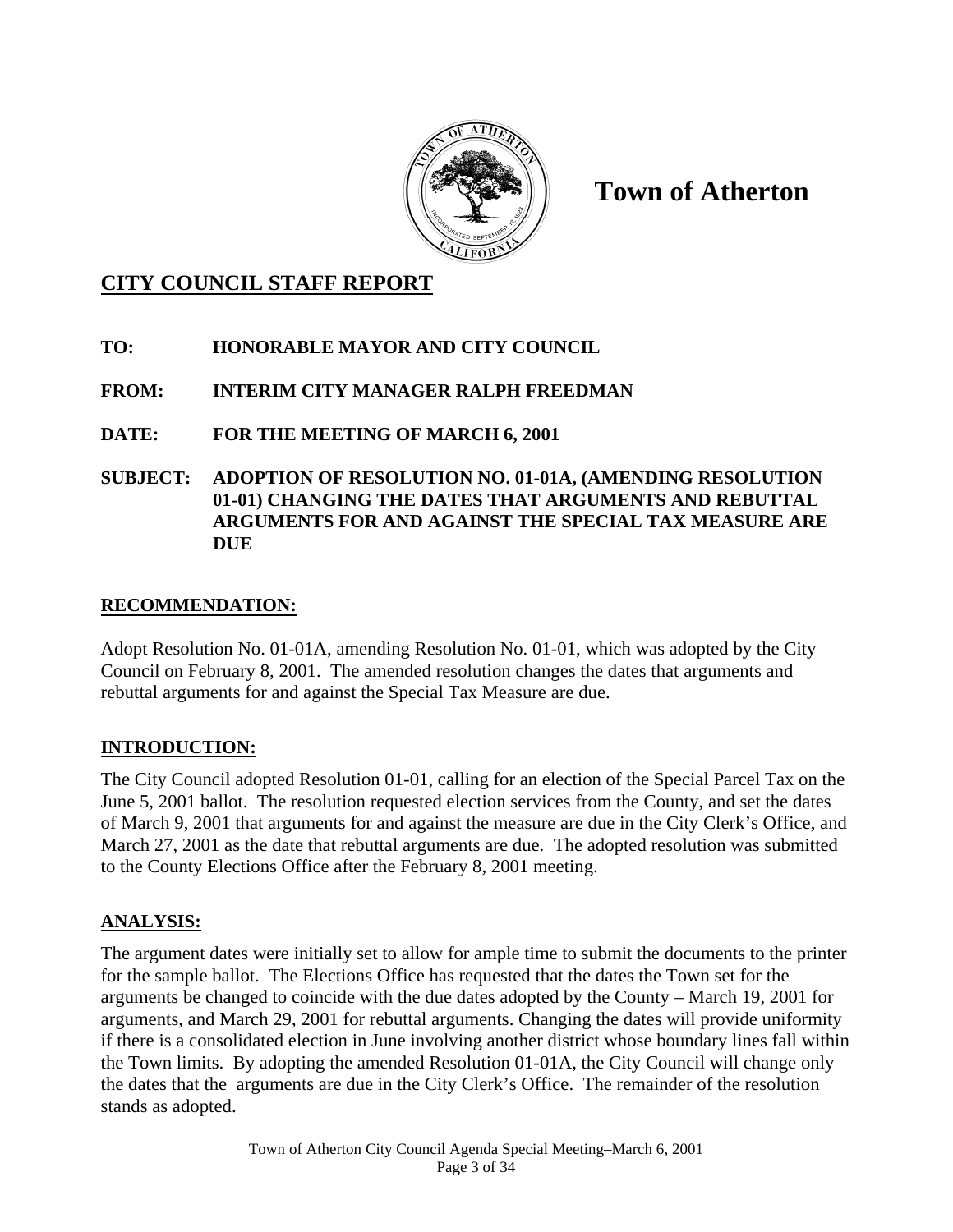**Item No. 7**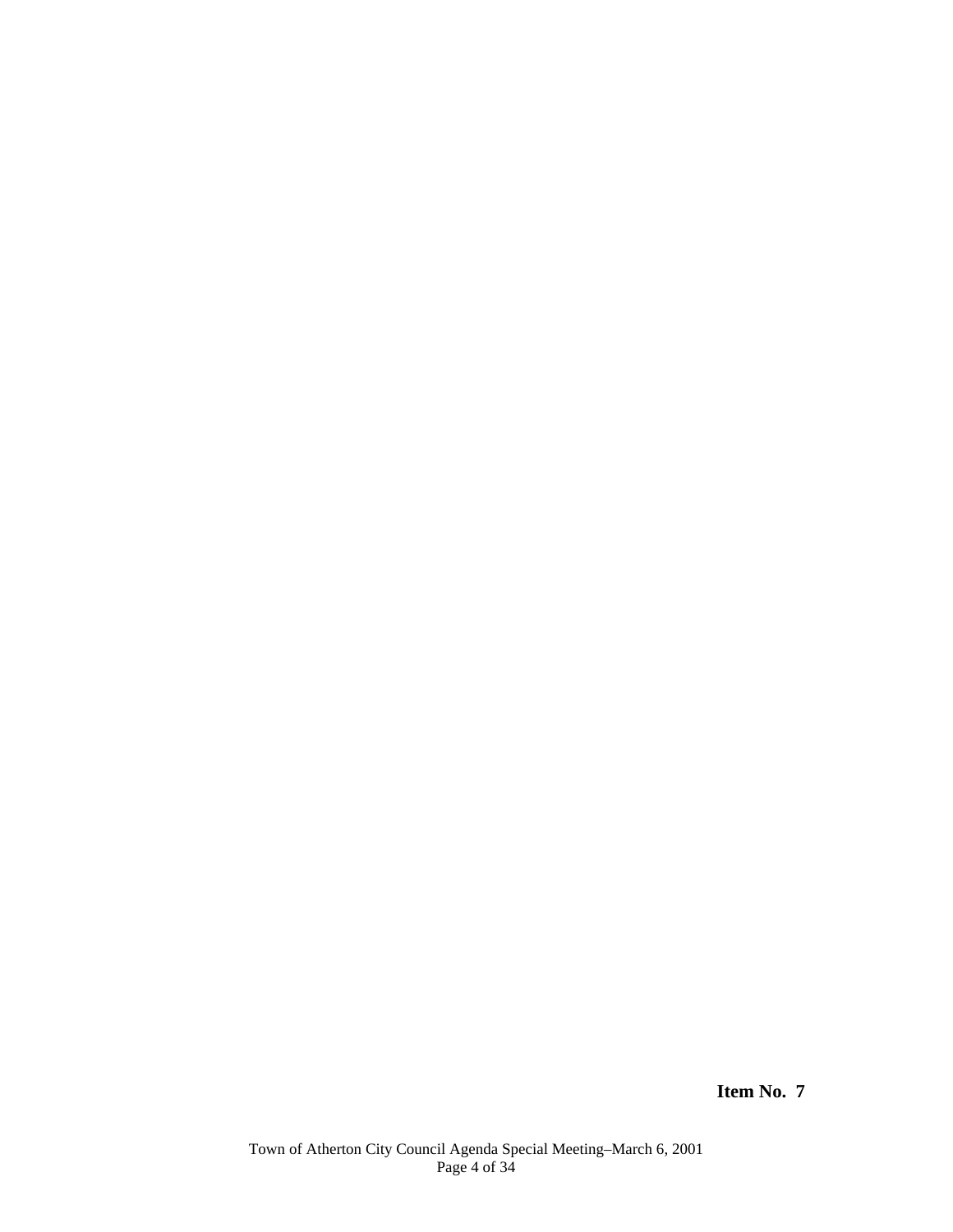

**Town of Atherton** 

# **CITY COUNCIL STAFF REPORT**

## **TO: HONORABLE MAYOR AND CITY COUNCIL**

## **FROM: RALPH FREEDMAN, INTERIM CITY MANAGER**

## **DATE: FOR THE MEETING OF MARCH 6, 2001**

## **SUBJECT: AGREEMENT WITH MIG, INC. FOR THE HOLBROOK-PALMER PARK PLAY AREA REPLACEMENT AND EXPANSION**

#### **RECOMMENDATION:**

Authorize the Interim City Manager to execute the Professional Services Agreement with MIG, Inc. for design, planning, and construction oversight services of the new Playground Project in Holbrook-Palmer Park.

## **INTRODUCTION:**

The City Council, at the January  $17<sup>th</sup>$  meeting, approved the replacement and expansion of the playground equipment at Holbrook-Palmer Park by a 4-0-1 vote. This approval was granted with the proviso that the Park & Recreation Commission sign-off on the final plans before the project goes to bid, and that construction be designed to minimize maintenance.

The proposal from Susan McKay of MIG, Inc. includes the design of the playground site, the development of the construction documents, bidding assistance, and the oversight of the construction of the new playground. She has worked on developing the conceptual plans for this project, and has met with the Park & Recreation Commission, the Planning Commission, and the City Council over the last several months. Her familiarity with this project and her interface with the Committee that organized this project, make the utilization of her firm the most logical choice.

#### **ANALYSIS:**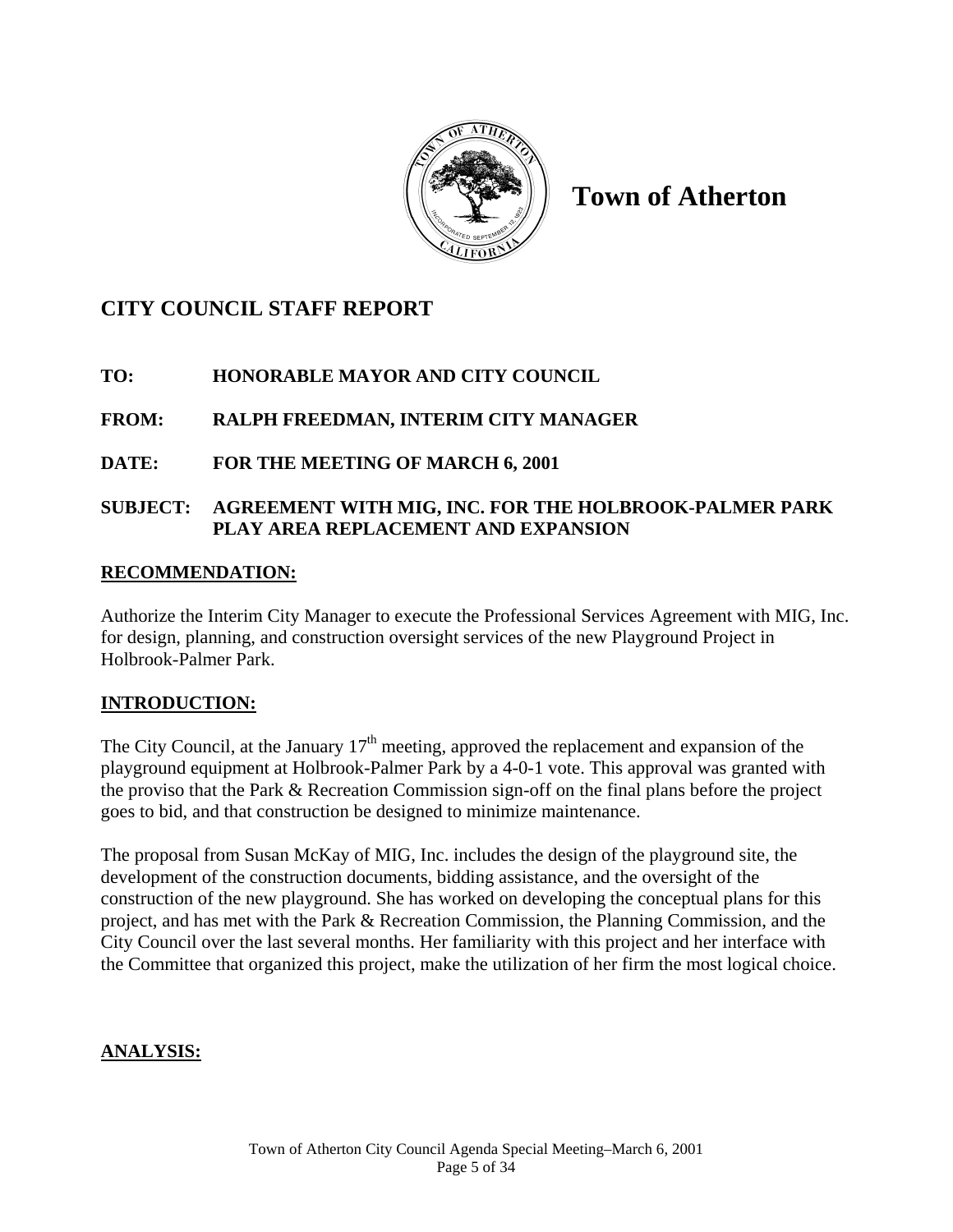This agreement is well defined, and it provides the Town with the needed services from start to finish. MIG, Inc. is nationally recognized for its work on playground projects, and it has been involved in many park projects in the local area.

#### **FISCAL IMPACT:**

The cost of the proposed agreement with MIG, Inc. is \$38,650, which includes both labor and direct costs. The Committee that is doing the fundraising for this project has already deposited the total amount needed for this entire agreement with the Town.

#### **PROFESSIONAL SERVICES AGREEMENT FOR THE HOLBROOK-PALMER PARK PLAYGROUND PROJECT**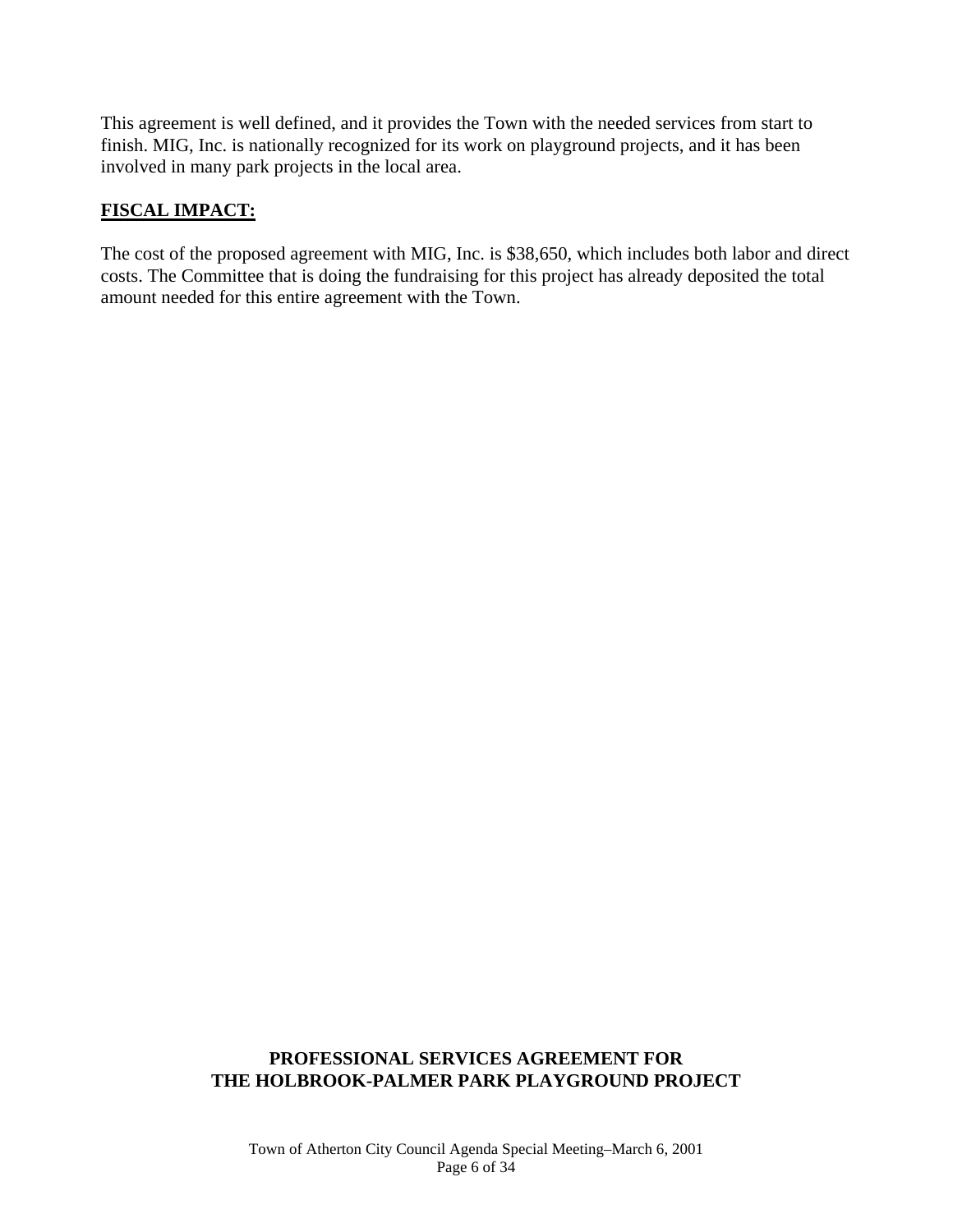THIS AGREEMENT is entered into between the Town of Atherton, a municipal corporation, hereinafter referred to as "the City", and MIG, Inc., hereinafter referred to as the "Consultant", in consideration of the mutual benefits, terms, and conditions hereinafter specified.

**1. Project Designation.** The Consultant is retained by the City to perform design, planning, and construction oversight services in connection with the project designated as "the Playground."

**2. Scope of Services.** Consultant agrees to perform the services, identified in Exhibit "A" attached hereto, including the provision of all labor, materials, equipment, and supplies.

**3. Time for Performance.** Work under this contract shall commence upon the giving of written notice by the City to the Consultant to proceed. Consultant shall perform all services and provide all work product required pursuant to this agreement within 60 calendar days from the date written notice is given to proceed, unless an extension of such time is granted in writing by the City.

**4. Payment.** The Consultant shall be paid by the City for completed work and for services rendered under this agreement as follows:

 a. The consultant may submit vouchers to the City once per month during the progress of the work for partial payment for project completed to date, up to 85% of total project costs. Such vouchers will be checked by the City, and upon approval thereof, payment will be made to the Consultant in the amount approved.

 b. Final payment of any balance due the Consultant of the total contract price earned will be made promptly upon its ascertainment and verification by the City after the completion of the work under this agreement and its acceptance by the City.

 c. Payment as provided in this section shall be full compensation for work performed, services rendered and for all materials, supplies, equipment and incidentals necessary to complete the work.

 d. The Consultant's records and accounts pertaining to this agreement are to be kept available for inspection by representatives of the City for a period of three (3) years after final payments. Copies shall be made available upon request.

**5. Ownership and Use of Documents.** All documents, drawings, specifications and other materials produced by the Consultant in connection with the services rendered under this agreement shall be the property of the City whether the project for which they are made is executed or not. The Consultant shall be permitted to retain copies, including reproducible copies, of drawings and specifications for information, reference and use in connection with Consultant's endeavors.

**6. Compliance With Laws.** Consultant shall, in performing the services contemplated by this agreement, faithfully observe and comply with all federal, state, and local laws, ordinances and regulations, applicable to the services to be rendered under this agreement.

**7. Indemnification.** Consultant shall indemnify, defend and hold harmless the City, its officers, agents and employees, from and against any and all claims, losses or liability, or any portion thereof, including attorneys fees and costs, arising from injury or death to persons, including injuries, sickness, disease or death to Consultant's own employees, or damage to property occasioned by a negligent act, omission or failure of the Consultant.

**8. Insurance.** The Consultant shall secure and maintain in force throughout the duration of this contract comprehensive general liability insurance with a minimum coverage of \$500,000 per occurrence and \$1,000,000 aggregate for personal injury; and \$500,000 per occurrence/aggregate for property damage. Said general liability policy shall name the Town of Atherton as an additional named insured and shall include a provision prohibiting cancellation of said policy except upon thirty (30) days prior written notice to the City. Certificates of coverage as

> Town of Atherton City Council Agenda Special Meeting–March 6, 2001 Page 7 of 34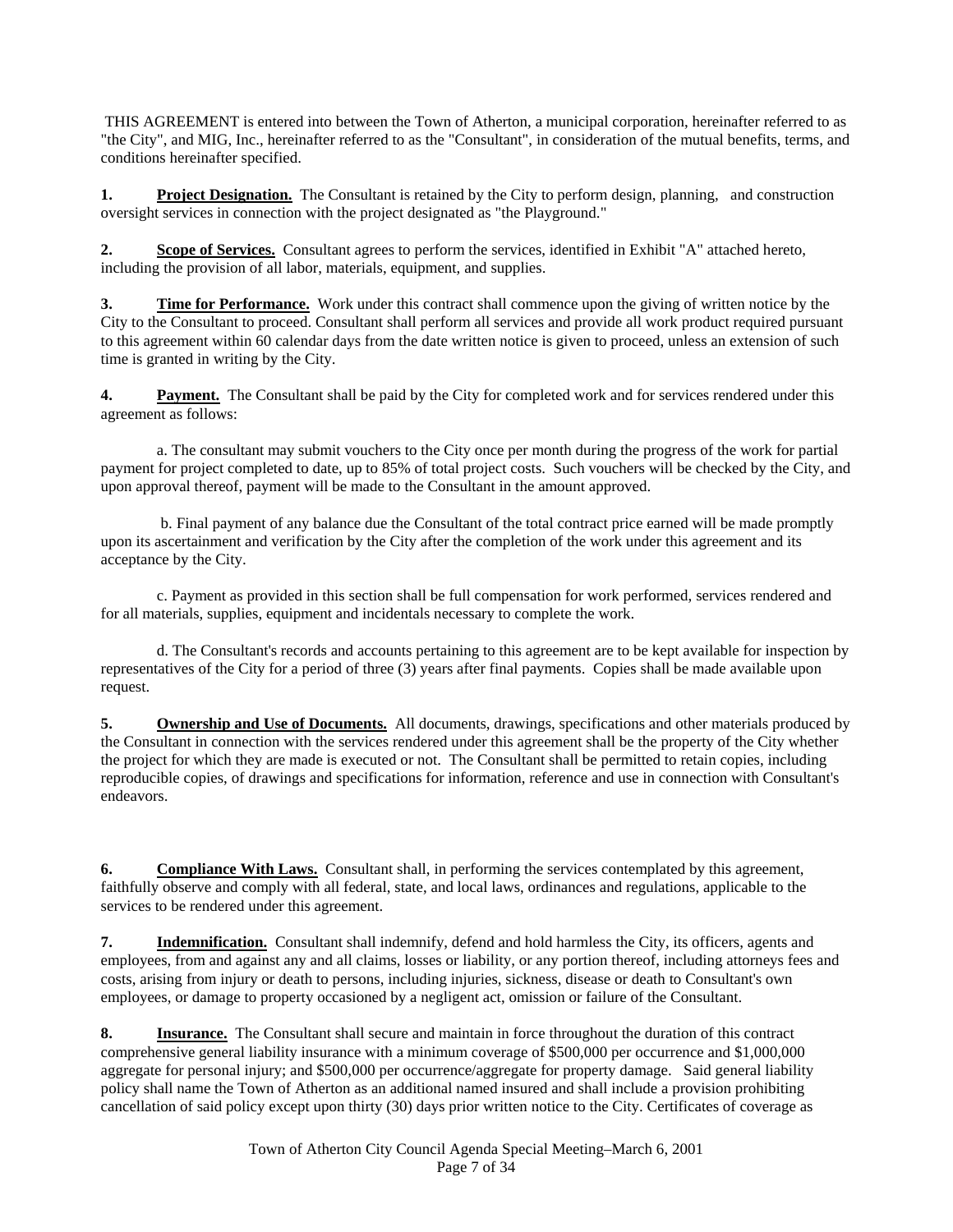required by this section shall be delivered to the City within fifteen (15) days of execution of this agreement.

**9.** Covenant Against Contingent Fees. The Consultant warrants that he has not employed or retained any company or person, other than a bonafide employee working solely for the Consultant, to solicit or secure this contract, and that he has not paid or agreed to pay any company or person, other than a bonafide employee working solely for the Consultant, any fee, commission, percentage, brokerage fee, gifts, or any other consideration contingent upon or resulting from the award or making of this contract. For breach or violation of this warranty, the City shall have the right to annul this contract without liability or, in its discretion to deduct from the contract price or consideration, or otherwise recover, the full amount of such fee, commission, percentage, brokerage fee, gift, or contingent fee.

**10.** Assignment. The Consultant shall not sublet or assign any of the services covered by this agreement without the express written consent of the City.

**11.** Non-Waiver. Waiver by the City of any provision of this agreement or any time limitation provided for in this agreement shall not constitute a waiver of any other provision.

#### **12. Termination.**

 a. The City reserves the right to terminate this agreement at any time by giving thirty (30) days written notice to the Consultant.

 b. In the event of the death of a member, partner or officer of the Consultant, or any of its supervisory personnel assigned to the project, the surviving members of the Consultant hereby agree to complete the work under the terms of this agreement, if requested to do so by the City. This section shall not be a bar to renegotiations of this agreement between surviving members of the Consultant and the City, if the City so chooses.

**13.** Notices. Notices to the Town of Atherton shall be sent to the following address:

 Ralph Freedman, Interim City Manager 91 Ashfield Road Atherton, CA 94027

Notices to Consultant shall be sent to the following address:

 Susan McKay, Project Manager MIG, Inc. 800 Hearst Avenue Berkeley, CA 94710

**14.** Integrated Agreement. This Agreement together with attachments or addenda, represents the entire and integrated agreement between the City and the Consultant and supersedes all prior negotiations, representations, or agreements written or oral. This agreement may be amended only by written instrument signed by both City and Consultant.

DATED this \_\_\_\_\_\_\_\_\_\_\_\_\_\_\_\_ day of \_\_\_\_\_\_\_\_\_\_\_\_\_\_\_\_\_\_\_, 2001.

Town of Atherton Consultant

By \_\_\_\_\_\_\_\_\_\_\_\_\_\_\_\_\_\_\_\_\_\_ By \_\_\_\_\_\_\_\_\_\_\_\_\_\_\_\_\_\_\_\_\_\_\_\_\_\_

Interim City Manager

Town of Atherton City Council Agenda Special Meeting–March 6, 2001 Page 8 of 34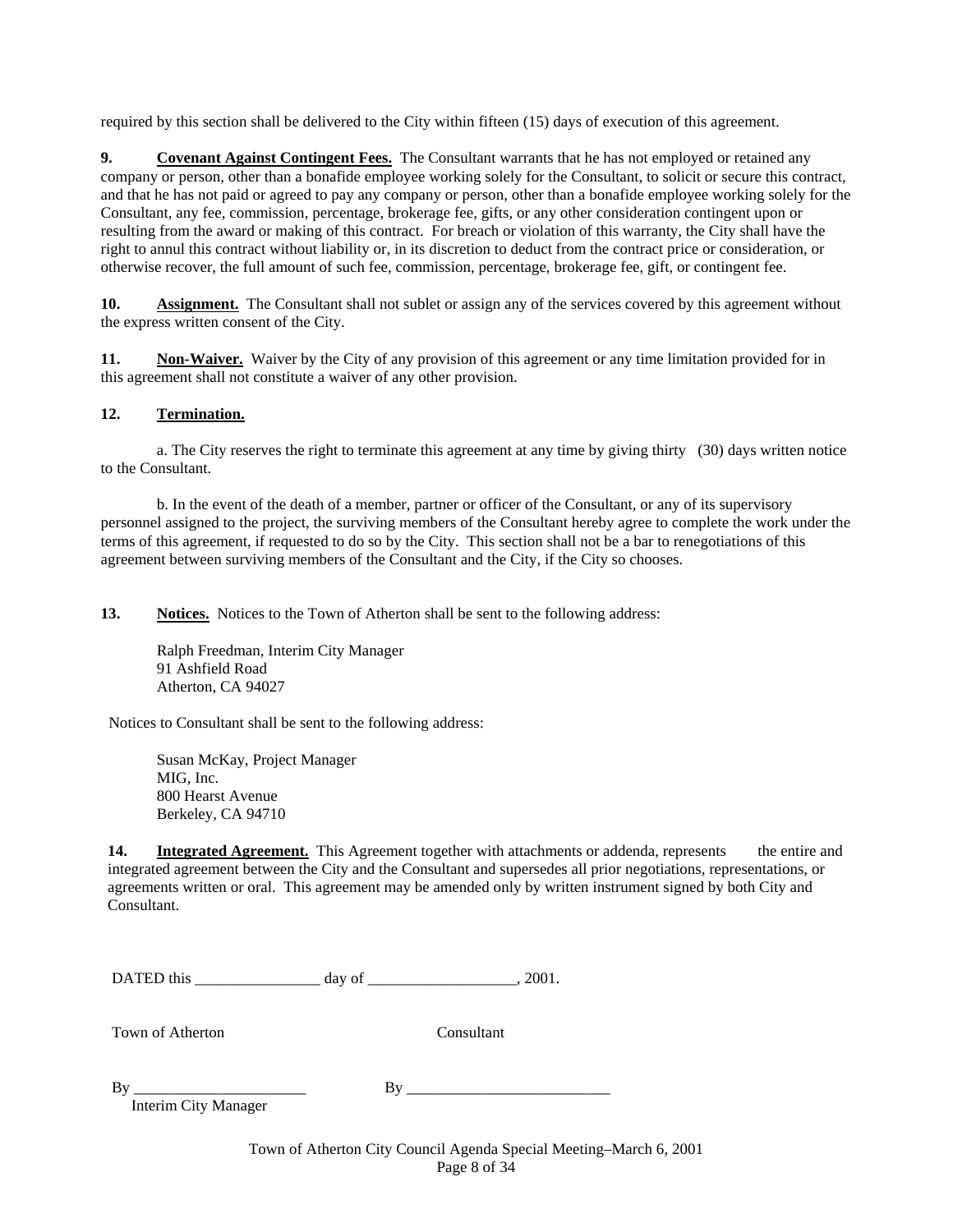**Item No. 8**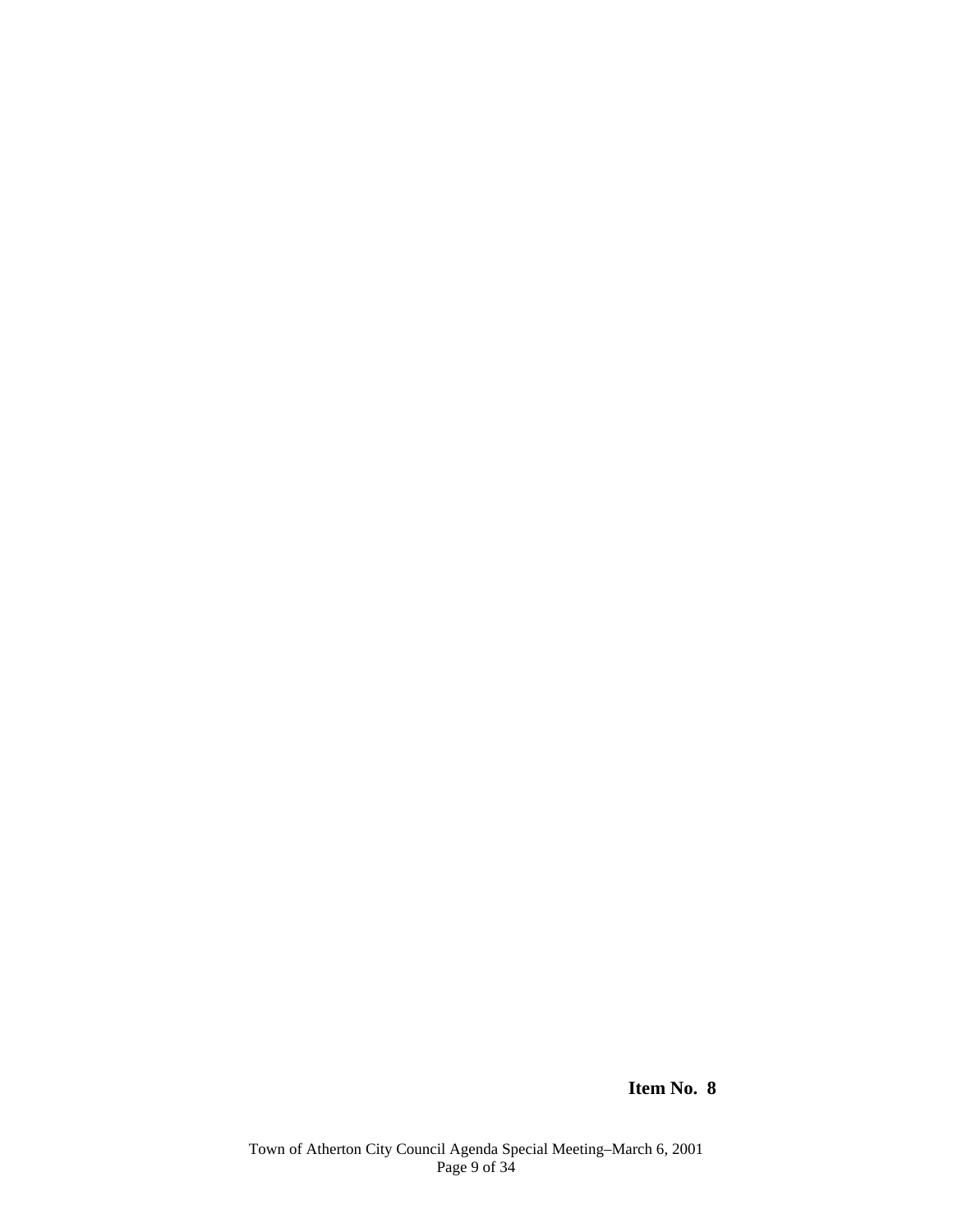

Town of Atherton

## **CITY COUNCIL STAFF REPORT**

#### **TO: HONORABLE MAYOR AND CITY COUNCIL RALPH FREEDMAN, CITY MANAGER**

**FROM: ROBERT J. BRENNAN, CHIEF OF POLICE** 

**DATE: FOR THE MEETING OF MARCH 6, 2001** 

#### **SUBJECT: POLICE DISPATCH CENTER UPGRADE PROJECT SELECTION OF PROJECT CONSULTANT**

#### **RECOMMENDATION:**

Approve Specialized Communications Services as the sole-source vender to manage the Police Dispatch Center upgrade project in the amount of \$10,000.00 of State grant funds.

## **INTRODUCTION:**

The Town of Atherton Police Department has recently been awarded two technology grants that have already been accepted by the Town Council. One of the grants, the California Law Enforcement Equipment Program Grant (\$102,601.00), is part of the State COPS funding program funded by the State budget surplus. The grant must be spent on "technology related purposes that enhance law enforcement".

The Chief of Police has identified the Atherton Dispatch Center as being in critical need of updating, and wishes to use the grant funding (without cash matching requirements) to make the necessary improvements. It is the intent of this Staff Report to obtain Council approval to formally accept Specialized Communications Services (the project manager) as the sole source vendor.

#### **ANALYSIS:**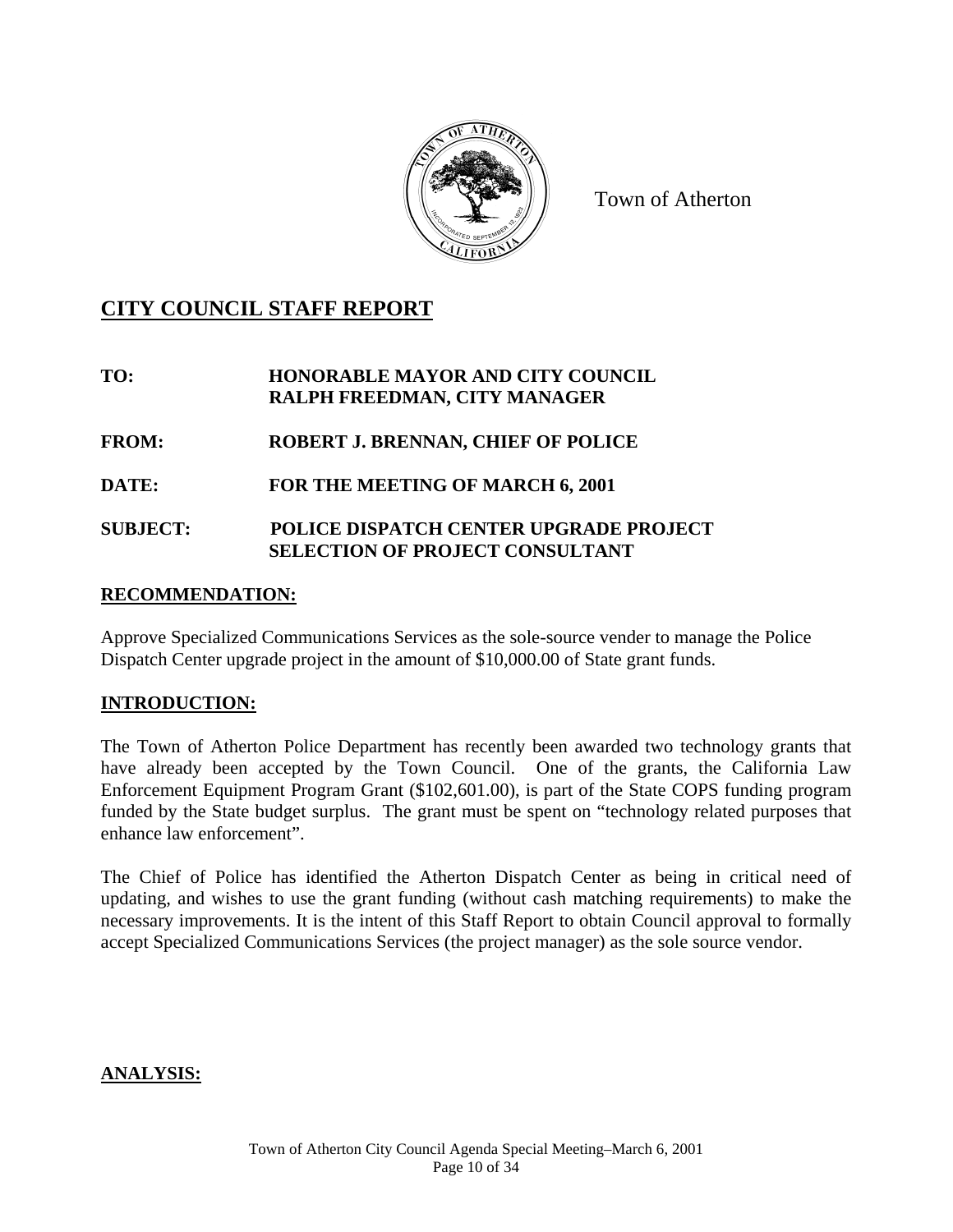Daniel White, the owner and operator of Specialized Communications Services, has worked in and around public safety for over 30 years. He serves as project manager for design/build projects, and works closely with dispatchers, communications managers, risk managers, vendors, and utilities (including PacBell 911) to guide the project. Mr. White is recognized as the local expert in this field. His list of local projects includes the remodeling of the Mountain View, Millbrae, Burlingame, San Carlos, San Rafael and San Jose State University Police dispatch centers.

It should be noted that this fee is solely for the project management portion of the desired Dispatch Center remodel. The purchase of equipment, labor, additional vendors, etc. will be brought to Council for approval after bids are received for the construction phase of this project.

Mr. White's proposal includes the following:

- > Space needs analysis
- Designing console furniture
- > Accessing ADA requirements
- Review specifications and requirements for 911 and CAD equipment
- Preparing and monitoring bids for the subsequent remodel
- Review installation and working with vendors to correct any deficiencies

#### FISCAL IMPACT:

None. There are no cash matching requirements for this grant. The grant funds have already been allocated to the Police Department budget per Council instructions.

Prepared by: Approved:

/s/*Robert J. Brennan* \_\_\_\_\_\_\_\_\_\_\_\_\_\_\_\_\_\_\_\_\_\_\_\_\_\_\_ Robert J. Brennan Ralph Freedman Chief of Police Interim City Manager

Attachments:

- 1. Proposed Agreement
- 2. Insurance Requirements for Contractors

#### **AGREEMENT FOR SPACE PLANNING**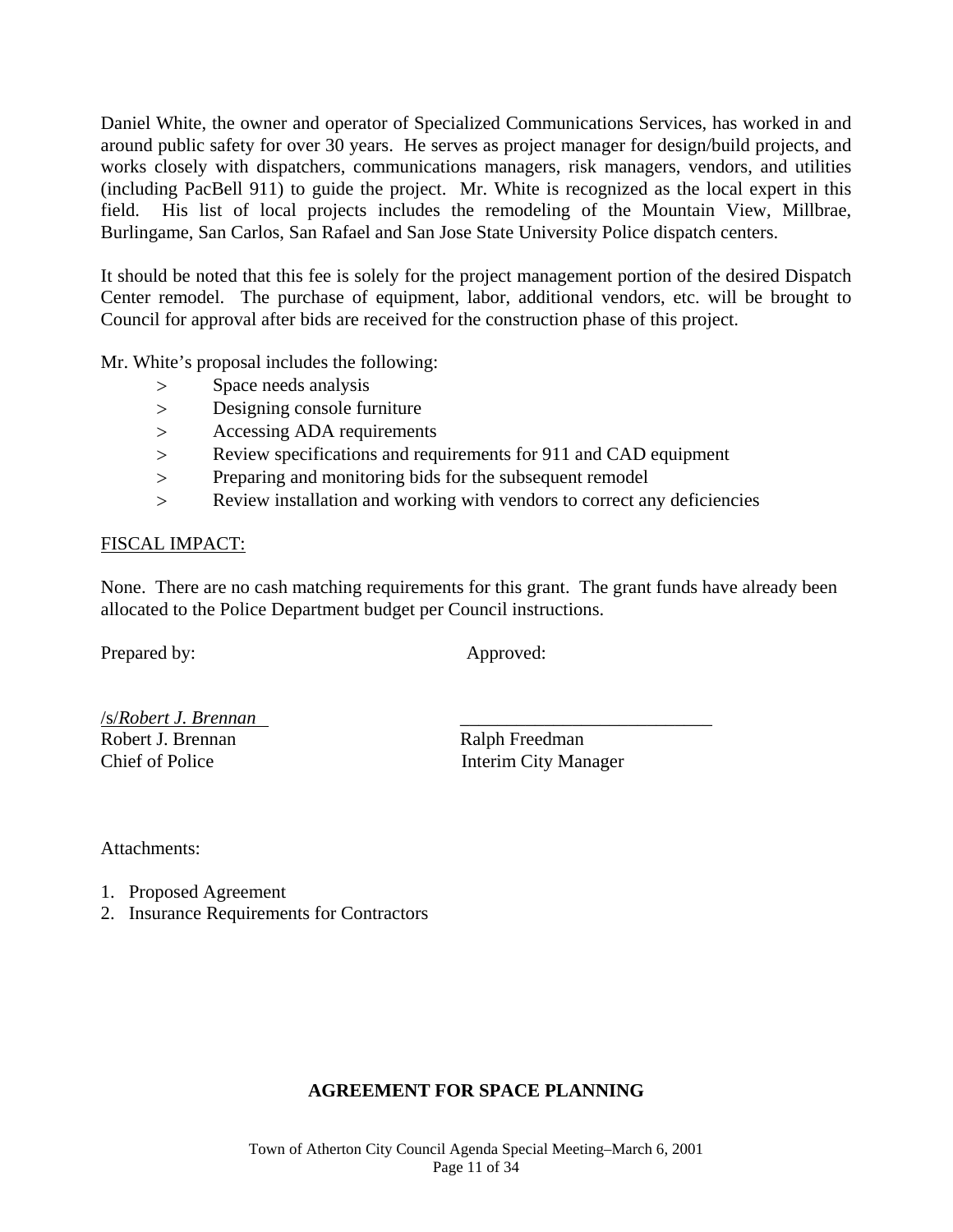#### **AND PROJECT MANAGEMENT SERVICES**

This Agreement is made and entered into this  $6<sup>th</sup>$  day of March, 2001, by and between the **Town of Atherton (hereinafter "CITY"), and Daniel D. White, an individual, dba Specialized Communication Services (hereinafter "CONTRACTOR").** 

#### **RECITALS**

**WHEREAS, CITY** desires space planning and project management services in connection with the design and the remodeling of the Atherton Police Dispatch Center located at 83 Ashfield Road, in the Town of Atherton; and

**WHEREAS, CONTRACTOR** is a firm which has the experience, skill, training, and expertise to provide the necessary space planning and project management services for the aforementioned Atherton Police Dispatch Center.

#### AGREEMENT

**NOW, THEREFORE,** the parties hereby agree as follows:

#### **1. PROJECT COORDINATION.**

**A. CITY.** The City Manager shall be the representative of the CITY for all purposes under this Agreement. The Police Lieutenant is hereby designated the PROJECT MANAGER for the CITY, and said PROJECT MANAGER shall supervise all aspects of the progress and execution of this Agreement.

**B. CONTRACTOR.** CONTRACTOR shall assign a single PROJECT DIRECTOR to have overall responsibility for the progress and execution of this Agreement for CONTRACTOR. Daniel D. White is hereby designated as the PROJECT DIRECTOR for CONTRACTOR. Should circumstances or conditions subsequent to the execution of this Agreement require a substitute PROJECT DIRECTOR for any reason, the CONTRACTOR shall notify the CITY within ten (10) business days of the substitution.

#### **2**. **DUTIES OF CONTRACTOR.**

CONTRACTOR shall perform the duties and/or provide services as described in the proposal letter attached hereto and incorporated herein as Exhibit "A".

#### **3**. **COMPENSATION.**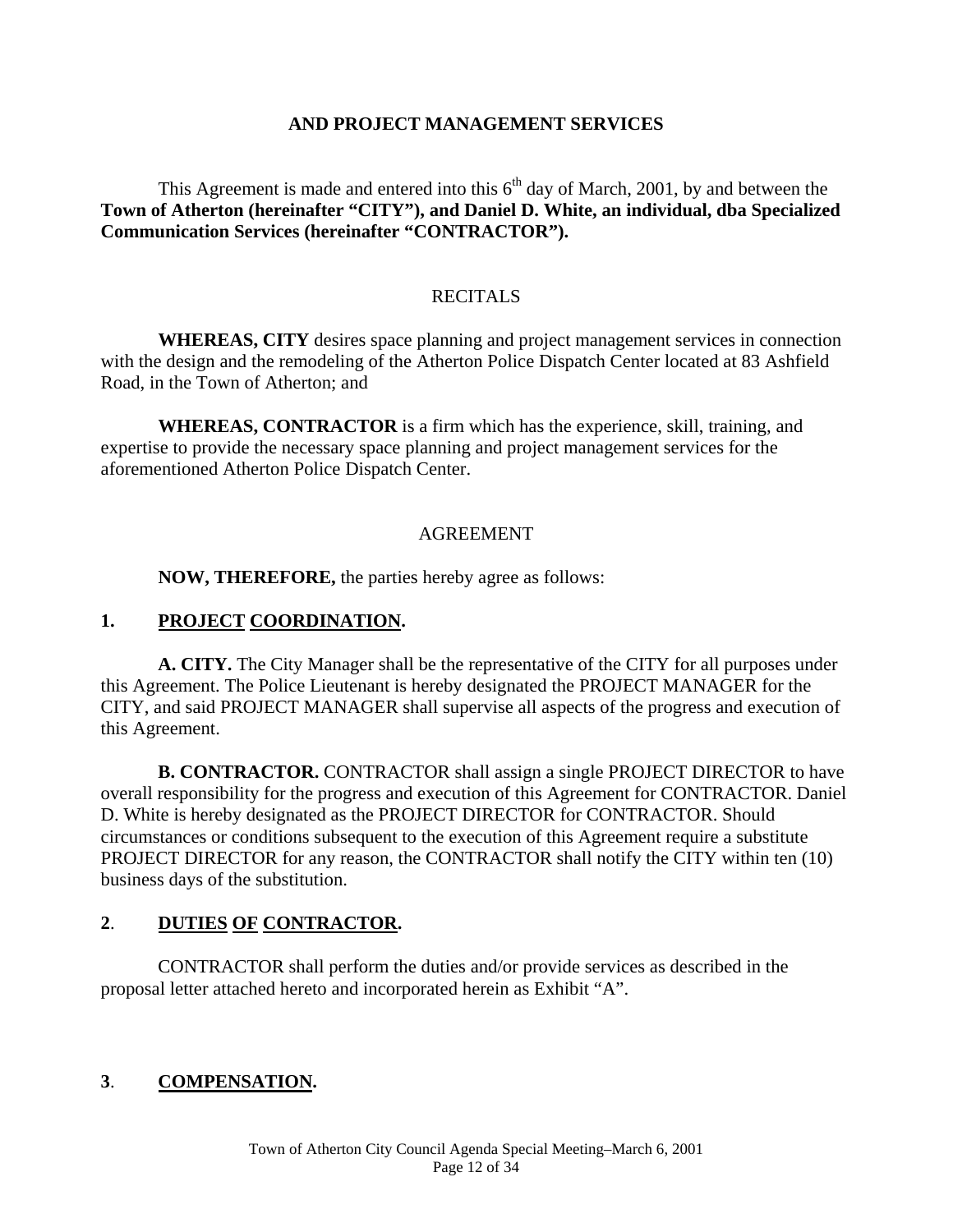CITY shall pay CONTRACTOR for the full performance of its duties and services, and reimburse CONTRACTOR for its expenses related thereto for a total fixed fee amount of \$10,000. CITY shall make monthly progress payments based upon completed work, following receipt by PROJECT MANAGER of invoices submitted by CONTRACTOR**,** with a final payment of \$1,500.00 to be made upon satisfactory completion of the project.

## **4**. **TERM OF AGREEMENT.**

The term of this Agreement shall be for a maximum of three (3) months from the date of this Agreement.

## **5**. **TERMINATION.**

**A. Discretionary.** Either party may terminate this Agreement without cause upon thirty (30) days written notice mailed or personally delivered to the other party.

**B. Cause.** Either party may terminate this Agreement for cause upon fifteen *(15)* days written notice mailed or personally delivered to the other party, and the notified party's failure to cure or correct the cause of the termination, to the reasonable satisfaction of the party giving such notice, within such fifteen (15) day time period.

**C. Effect of Termination.** Upon receipt of notice of termination, neither party shall incur additional obligations under any provision of this Agreement without the prior written consent of the other. CONTRACTOR shall be entitled to payment by CITY for any unpaid services and expenses rendered prior to the date of termination, upon submission of an itemized invoice to CITY for same.

**D. Return of Documents.** Upon termination, any and all CITY documents or materials provided to CONTRACTOR and any and all of CONTRACTOR's documents and materials prepared for or relating to the performance of its duties under this Agreement, shall be delivered to CITY as soon as possible, but not later than thirty (30) days after termination.

## **6***.* **OWNERSHIP OF DOCUMENTS.**

The written documents and materials prepared by the CONTRACTOR in connection with the performance of its duties under this Agreement, shall be the sole property of CITY. CITY may use said property for any purpose, including projects not contemplated by this Agreement, provided that CITY agrees to hold harmless and defend CONTRACTOR from any claims arising out of the CITY's use of the documents and materials for projects other than as contemplated by this Agreement.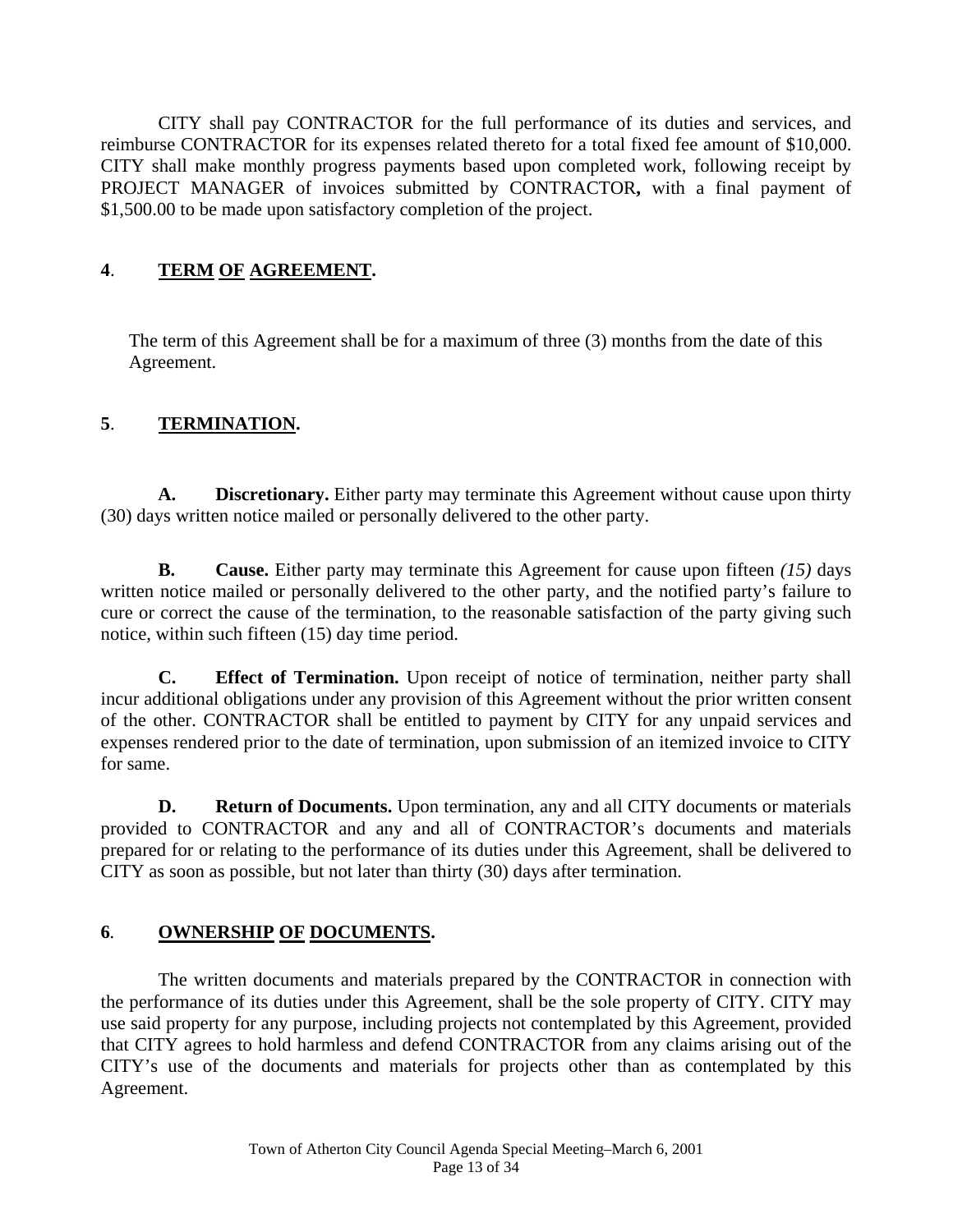#### **7**. **INSPECTION AND AUDIT.**

Upon reasonable notice, CONTRACTOR shall make available to CITY, or its agent, for inspection and audit, all documents and materials maintained by CONTRACTOR in connection with its performance of its duties under this Agreement. CONTRACTOR shall fully cooperate with CITY or its agent in any such audit or inspection.

## **8**. **ASSIGNABILITY.**

The parties agree that they shall not assign or transfer any interest in this Agreement nor the performance of any of their respective obligations hereunder, without the prior written consent of the other party, and any attempt to so assign this Agreement or any fights, duties or obligations arising hereunder shall be void and of no effect.

## **9**. **INSURANCE.**

A. During the term of this Agreement, CONTRACTOR shall maintain, at no expense to CITY, the following insurance policies:

1. A comprehensive general liability insurance policy in the minimum amount of one million (\$1,000,000) dollars per occurrence for death, bodily injury, personal injury, or property damage;

2. An automobile liability (owned, non-owned, and hired vehicles) insurance policy in the minimum amount of one million (\$1,000,000) dollars per occurrence;

3. If any licensed professional performs any of the services required to be performed under this Agreement, a professional liability insurance policy in the minimum amount of five hundred thousand (\$500,000) dollars to cover any claims arising out of the CONTRACTOR's performance of services under this Agreement. CITY agrees that any CONTRACTOR liability for professional negligence arising under this Agreement shall not exceed five hundred thousand (\$500,000) dollars.

B. The insurance coverage required of the CONTRACTOR by Section 10. A., shall also meet the following requirements:

I. The insurance shall be primary with respect to any insurance or coverage maintained by CITY and shall not call upon CITY's insurance or coverage for any contribution.

2. Except for professional liability insurance, the insurance policies shall be endorsed for contractual liability and personal injury.

3. Except for professional liability insurance, the insurance policies shall be specifically endorsed to include the Town of Atherton, the CITY, and their officers, agents, employees, and volunteers, as additionally named insureds under the policies.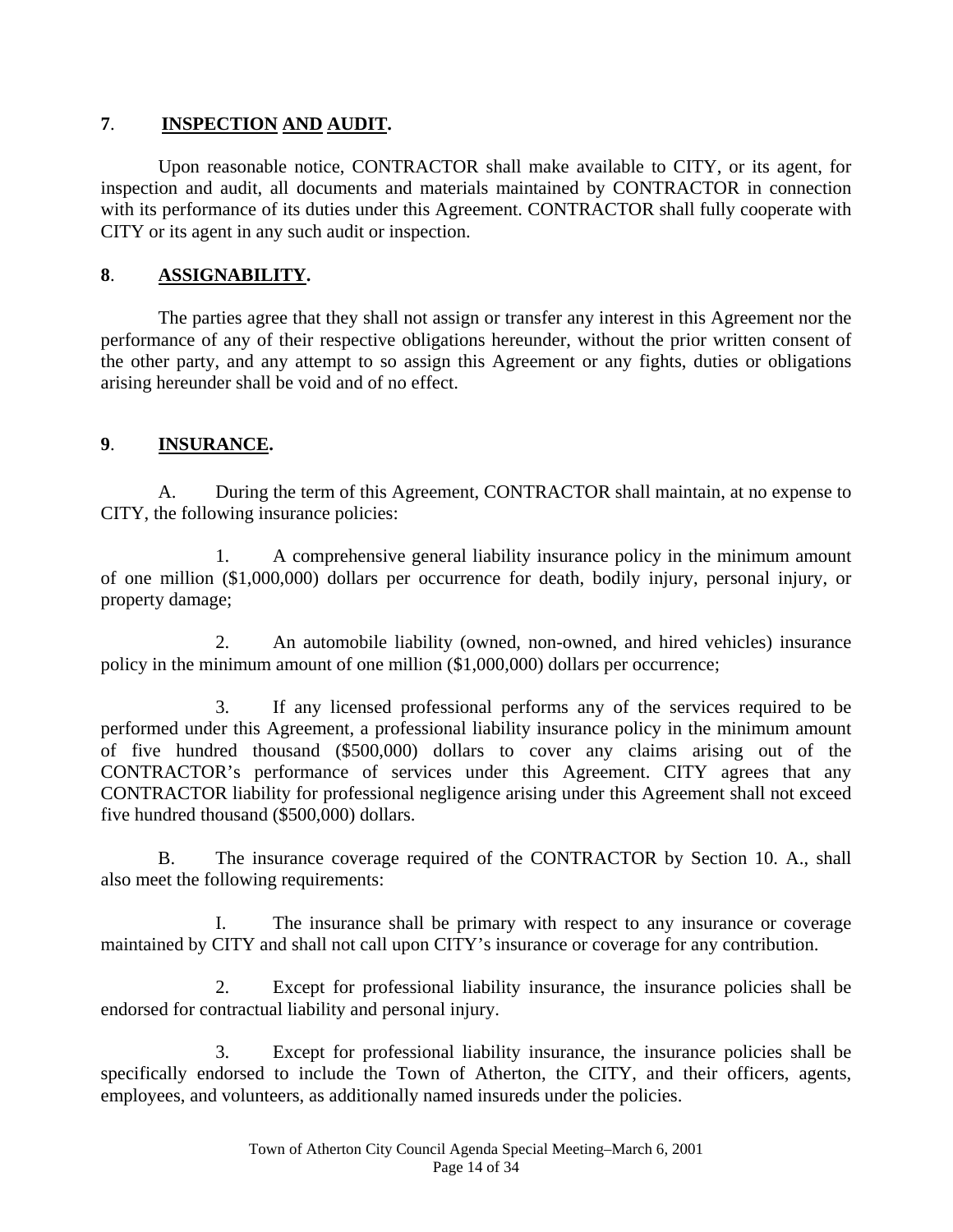4. CONTRACTOR shall provide to City's Risk Manager, (a) Certificates of Insurance evidencing the insurance coverage required herein, and (b) specific endorsements naming CITY, its officers, agents, employees, and volunteers, as additional named insureds under the policies.

5. The insurance policies shall provide that the insurance carrier shall not cancel, terminate or otherwise modify the terms and conditions of said insurance policies except upon thirty (30) days written notice to City's Risk Manager.

6. If the insurance is written on a Claims Made Form, then, following termination of this Agreement, said insurance coverage shall survive for a period of not less than five years.

7. The insurance policies shall provide for a retroactive date of placement coinciding with the effective date of this Agreement.

8. The insurance shall be approved as to form and sufficiency by PROJECT MANAGER and the City Attorney.

C. If it employs any person, CONTRACTOR shall maintain worker's compensation and employer's liability insurance, as required by the State Labor Code and other applicable laws and regulations, and as necessary to protect both CONTRACTOR and CITY against all liability for injuries to CONTRACTOR's officers and employees.

D. Any deductibles or self-insured retentions in CONTRACTOR's insurance policies must be declared to and approved by the City's Risk Manager and the City Attorney. At CITY's option, the deductibles or self-insured retentions with respect to CITY shall be reduced or eliminated to CITY's satisfaction, or CONTRACTOR shall procure a bond guaranteeing payment of losses and related investigations, claims administration, attorney's fees and defense expenses.

#### **10**. **INDEMNIFICATION.**

CONTRACTOR shall indemnify, release, defend and hold harmless the County of Mann, the CITY, and their officers, agents, employees, and volunteers, against any claim, demand, suit, judgment, loss, liability or expense of any kind, including attorney's fees and administrative costs, arising out of or resulting in any way, in whole or in part, from any acts or omissions, intentional or negligent, of CONTRACTOR or CONTRACTOR'S officers, agents and employees in the performance of their duties and obligations under this Agreement.

## **11**. **NONDISCRIMINATION.**

CONTRACTOR shall not discriminate, in any way, against any person on the basis of age, sex, race, color, religion, ancestry, national origin or disability in connection with or related to the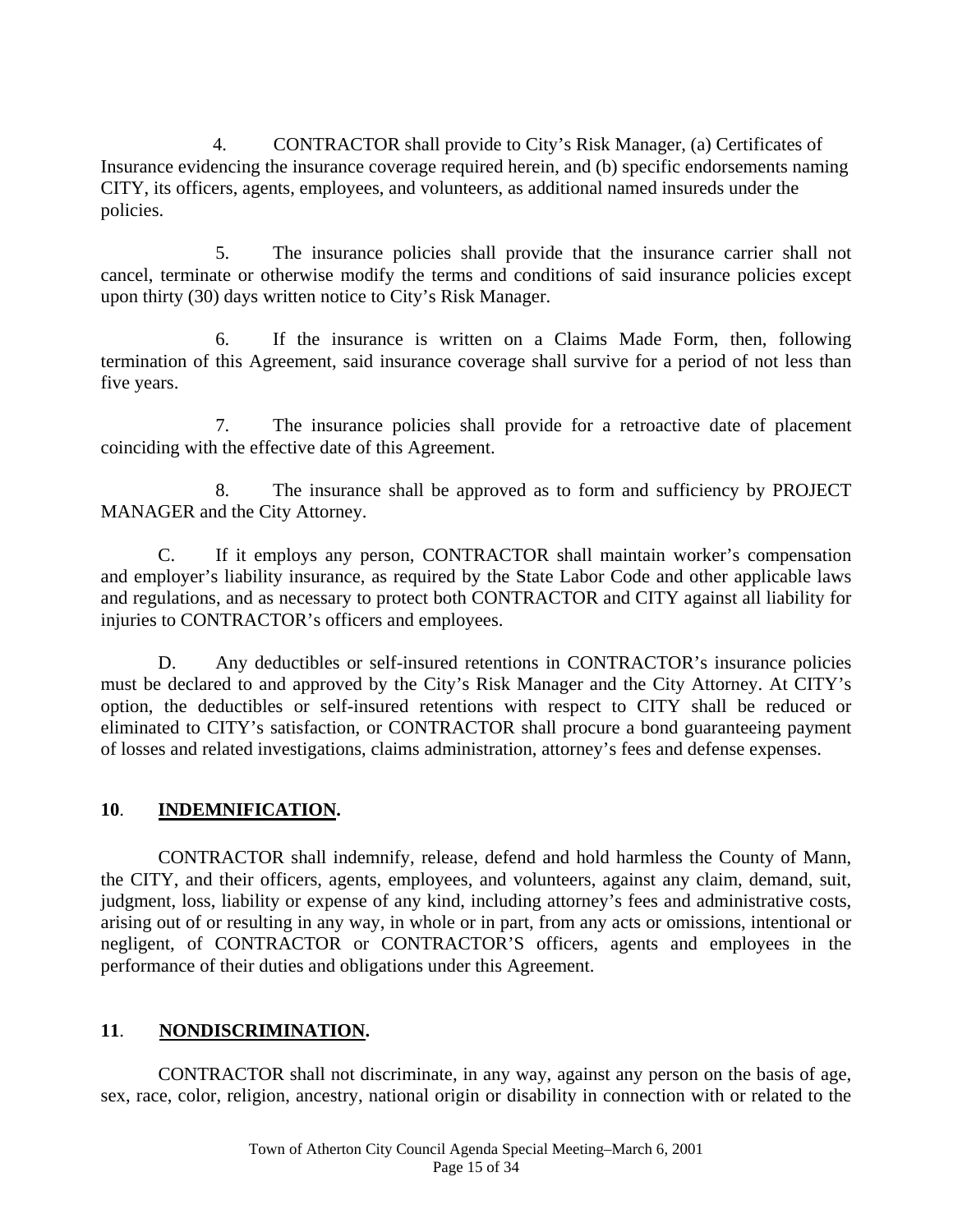performance of its duties and obligations under this Agreement.

#### **12**. **COMPLIANCE WITH ALL LAWS.**

CONTRACTOR shall observe and comply with applicable federal, state and local laws, ordinances, codes and regulations, in the performance of its duties and obligations under this Agreement. CONTRACTOR shall perform all services under this Agreement in accordance with these laws, ordinances, codes and regulations. CONTRACTOR shall release, defend, indemnify and hold harmless CITY, its officers, agents and employees from any and all damages, liabilities, penalties, fines and all other consequences from any noncompliance or violation of any laws, ordinances, codes or regulations.

#### **13**. **NO THIRD PARTY BENEFICIARIES.**

CITY and CONTRACTOR do not intend, by any provision of this Agreement, to create in any third party, any benefit or right owed by one party, under the terms and conditions of this Agreement, to the other party.

#### **14**. **NOTICES.**

All notices and other communications required or permitted to be given under this Agreement, including any notice of change of address, shall be in writing and given by personal delivery, or deposited with the United States Postal Service, postage prepaid, addressed to the parties intended to be notified. Notice shall be deemed given as of the date of personal delivery, or if mailed, upon the date of deposit with the United States Postal Service. Notice shall be given as follows:

 TO CITY: Glenn Nielsen , Police Lieutenant Project Manager Town of Atherton 83 Ashfield Road Atherton, CA 94027

> and, with respect to insurance issues: City Manager Town of Atherton 91 Ashfield Road Atherton, CA 94027

TO CONTRACTOR:Daniel D. White

 Project Director Specialized Communication Services 2438 Wildhorse Drive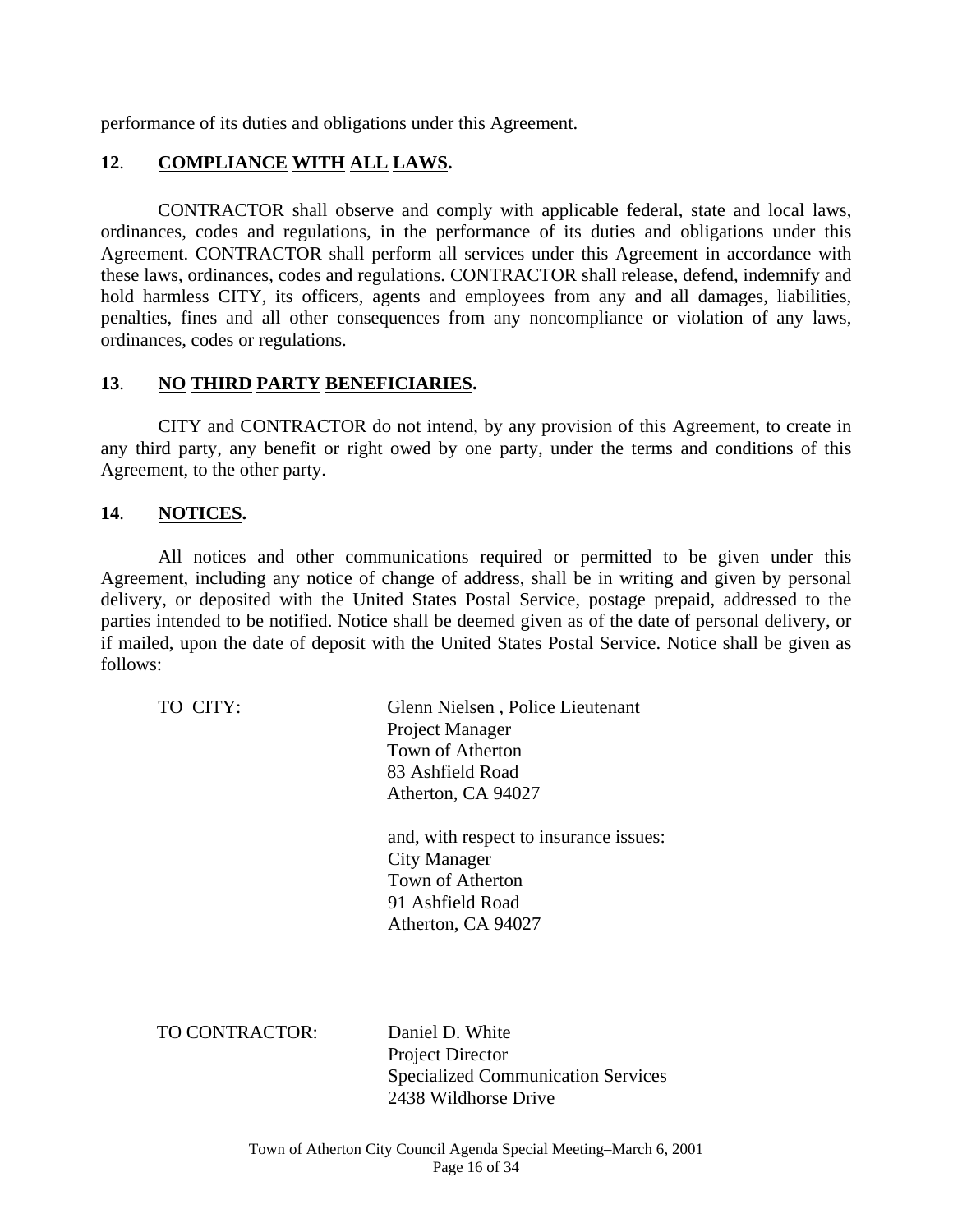P.O. Box 833 San Ramon, CA 94583 (925-833-2424)

#### **15**. **INDEPENDENT CONTRACTOR.**

For the purposes, and for the duration, of this Agreement, CONTRACTOR, its officers, agents and employees shall act in the capacity of an Independent Contractor, and not as employees of the CITY. CONTRACTOR and CITY expressly intend and agree that the status of CONTRACTOR, its officers, agents and employees be that of an Independent Contractor and not that of an employee of CITY.

#### 16. ENTIRE AGREEMENT **AMENDMENTS**.

A. The terms and conditions of this Agreement, all exhibits attached, and all documents expressly incorporated by reference, represent the entire Agreement of the parties with respect to the subject matter of this Agreement.

B. This written Agreement shall supersede any and all prior agreements, oral or written, regarding the subject matter between the CONTRACTOR and the CITY.

C. No other agreement, promise or statement, written or oral, relating to the subject matter of this Agreement, shall be valid or binding, except by way of a written amendment to this Agreement.

D. The terms and conditions of this Agreement shall not be altered or modified except by a written amendment to this Agreement signed by the CONTRACTOR and the CITY.

E. If any conflicts arise between the terms and conditions of this Agreement, and the terms and conditions of the attached exhibits or the documents expressly incorporated by reference, the terms and conditions of this Agreement shall control.

#### **17**. **SET-OFF AGAINST DEBTS.**

CONTRACTOR agrees that CITY may deduct from any payment due to CONTRACTOR under this Agreement, any monies which CONTRACTOR owes CITY under any ordinance, agreement, contract or resolution for any unpaid taxes, fees, licenses, assessments, unpaid checks or other amounts.

#### **18**. **WAIVERS.**

The waiver by either party of any breach or violation of any term, covenant or condition of this Agreement, or of any ordinance, law or regulation, shall not be deemed to be a waiver of any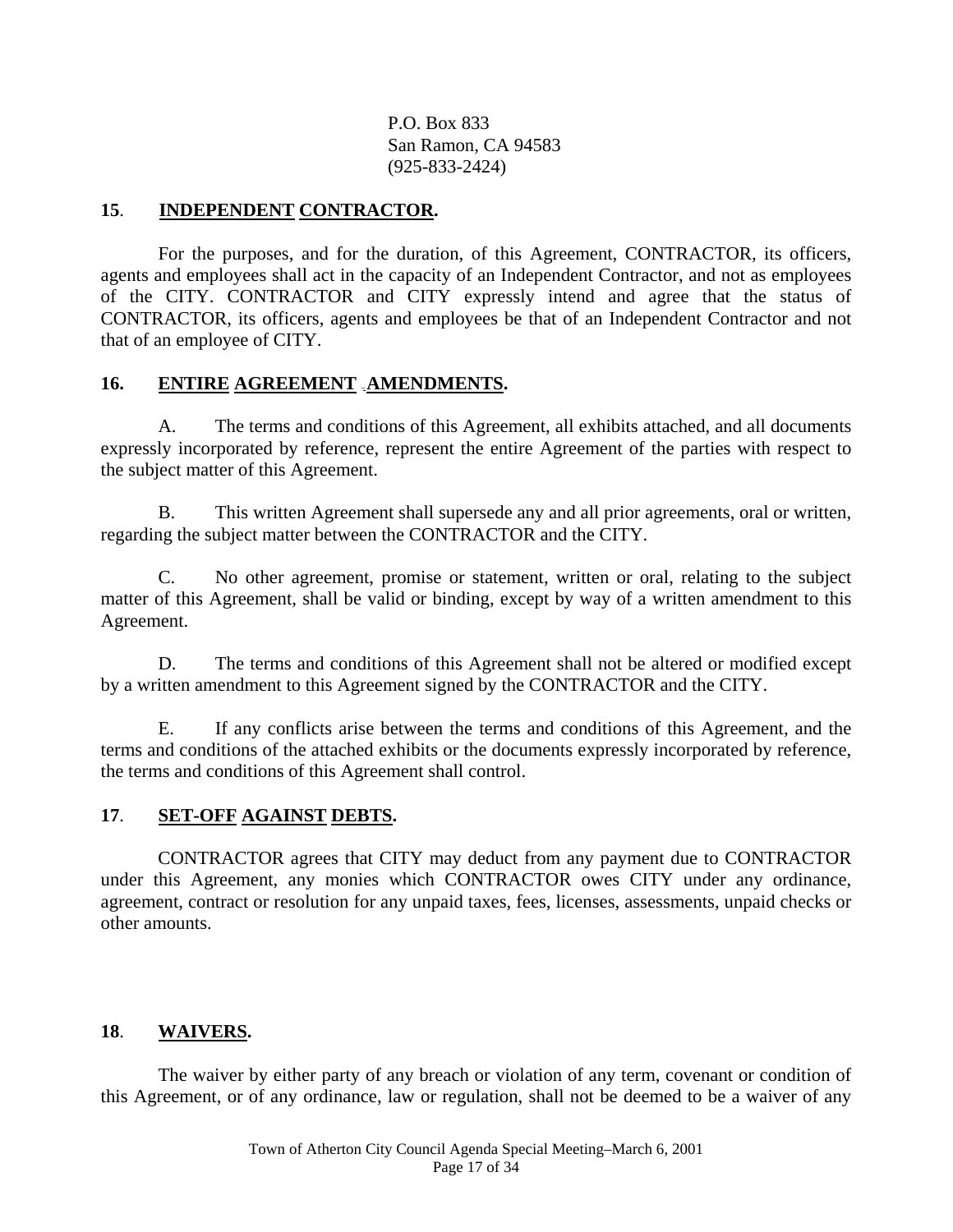other term, covenant, condition, ordinance, law or regulation, or of any subsequent breach or violation of the same or other term, covenant, condition, ordinance, law or regulation. The subsequent acceptance by either party of any fee, performance, or other consideration which may become due or owing under this Agreement, shall not be deemed to be a waiver of any preceding breach or violation by the other party of any term, condition, covenant of this Agreement or any applicable law, ordinance or regulation.

#### **19**. **COSTS AND ATTORNEY'S FEES.**

The prevailing party in any action brought to enforce the terms and conditions of this Agreement, or arising out of the performance of this Agreement, may recover its reasonable costs (including claims administration) and attorney's fees expended in connection with such action.

#### **20. APPLICABLE LAW.**

The laws of the State of California shall govern this Agreement.

IN WITNESS WHEREOF, the parties have executed this Agreement as of the day, month and year first above written.

DATED this \_\_\_\_\_\_\_\_\_\_\_\_\_\_\_\_\_\_\_\_day of \_\_\_\_\_\_\_\_\_\_\_\_\_\_\_\_\_\_\_\_\_,2001

Town of Atherton Consultant

 $By$   $By$ 

Interim City Manager

 **Item No. 9**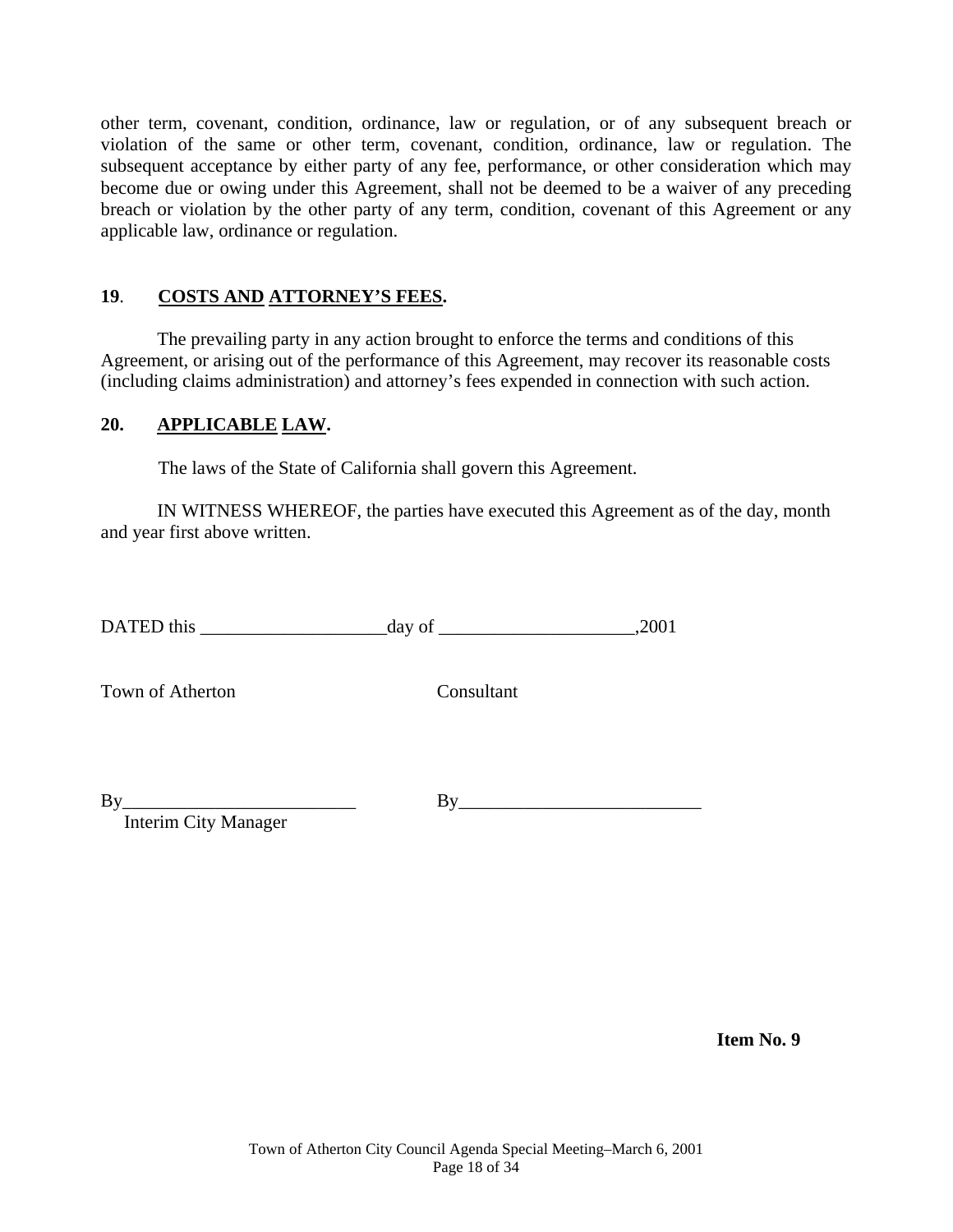

**Town of Atherton** 

## **CITY COUNCIL STAFF REPORT**

TO: HONORABLE MAYOR AND CITY COUNCIL

FROM: RALPH FREEDMAN, INTERIM CITY MANAGER

- DATE: FOR THE MEETING OF MARCH 6, 2001
- SUBJECT: CONSIDERATION OF LEASE AGREEMENT FOR THE CONTINUATION AND THE EXPANSION OF THE KNOX PLAYSCHOOL

## **RECOMMENDATION:**

Approve the Lease Agreement with Knox Playschool for an initial term of five (5) years with an option for five (5) additional years with the financial change recommended by Staff if the option is exercised.

## **INTRODUCTION:**

The three (3) year Lease Agreement with Knox Playschool expires on June 30, 2001. In January, Susan Knox went before the Planning Commission seeking approval to place a new modular building next to the existing building. This new building would add two classrooms to the Playschool. The Planning Commission unanimously approved a Conditional Use Permit allowing for the expansion of the Playschool with conditions. Prior to going to the Planning Commission, she presented her proposal to the Park & Recreation Commission, who endorsed her proposal.

At the February  $8<sup>th</sup>$  City Council meeting, several members of the City Council indicated that they wanted a full discussion of the proposal and the lease agreement at the next meeting. For this reason, this item has been placed on the March 6 agenda. A subcommittee of the City Council, Jim Janz and Kathy McKeithen, was created to discuss the lease agreement language with City Attorney Marc Hynes. The marked up version of the Lease Agreement reflecting their changes is attached to this Staff Report.

## **ANALYSIS:**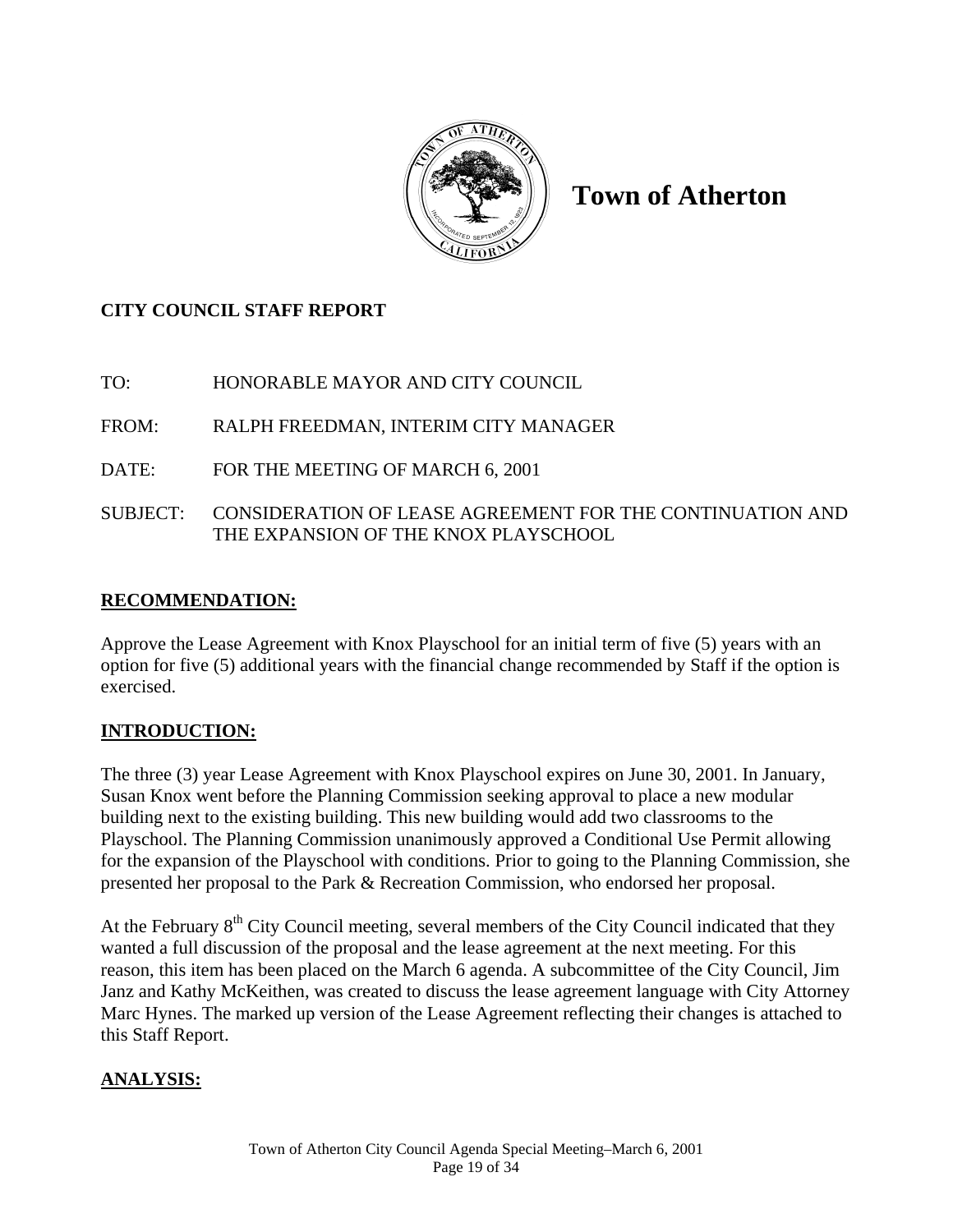This agreement is straightforward and covers monthly lease payments on both the existing building and the new modular building. The Agreement has been reviewed by the City Attorney, and provides the Town with adequate safeguards and the escalation of rental payments each year. The agreement calls for monthly lease payments on the existing modular, and in effect, a land lease for the initial five (5) year term for the land on which the new modular will be placed.

The Staff's recommended changes and the details of the Agreement can be summarized as follows:

- 1. A five (5) year term with an option by the Lessee to extend the term by an additional five (5) year term. The initial lease will extend from July 1, 2001 to June 30, 2006. The Lessee must inform the Town of her intention to extend the initial term by June 30, 2005.
- 2. For the first year of the lease agreement, the Lessee will pay the Town \$2,071 plus a CPI adjustment for the existing modular, and \$500 for the land lease for the new modular. These amounts would remain in place for one (1) year, and then be adjusted annually by the appropriate CPI. The land lease for the new modular starts at only \$500 because the Lessee will be paying in excess of \$3,000 in payments each month over 60 months for the new modular and furnishings, if one assumes a loan of \$150,000 at 8% interest over five years.
- 3. The Lessee is responsible for buying the new modular, installing it on site, putting up a new fence in the area behind the new modular, planting new trees to act as a buffer to the residents of Felton Gables, complying with the conditions imposed by the Planning Commission, and relocating the Town's existing water line in that area to avoid conflict with the new modular. In addition, the Lessee will have to equip the new modular with equipment and furnishings.
- 4. The Lessee will also pay the actual cost for her utilities, provide her own janitorial services, and pay her portion of the quarterly floor care in both trailers when the other Park building floors are waxed and polished.
- 5. At the beginning of the option term, if exercised by the Lessee, the base for the monthly rent for each modular should be \$3,000. Based upon past inflationary increases, this should be approximately \$300 greater than the lease payment on the existing modular in Year 5.
- 6. At the end of the initial term of the lease agreement, the new modular becomes the property of the Town of Atherton, whether or not the option term is exercised.

The Lessee has operated the Playschool at a high level for the past three (3) years. Each year, a higher percentage of her enrollment is from Atherton. The Lease Agreement calls for Atherton residents to be given the first opportunity to fill any vacancies. It is a service that is of great benefit to many Atherton families. In addition, most current Park uses or those that have been proposed, do not generate a positive cash flow for the Town. This use generates monies for the Town that will offset the costs of operating the Park.

## **FISCAL IMPACT:**

At the current time, Susan Knox pays a monthly rental to the Town of \$2,071 for ten months of the year, and reduced payments during the two summer months. Under the new Lease Agreement, she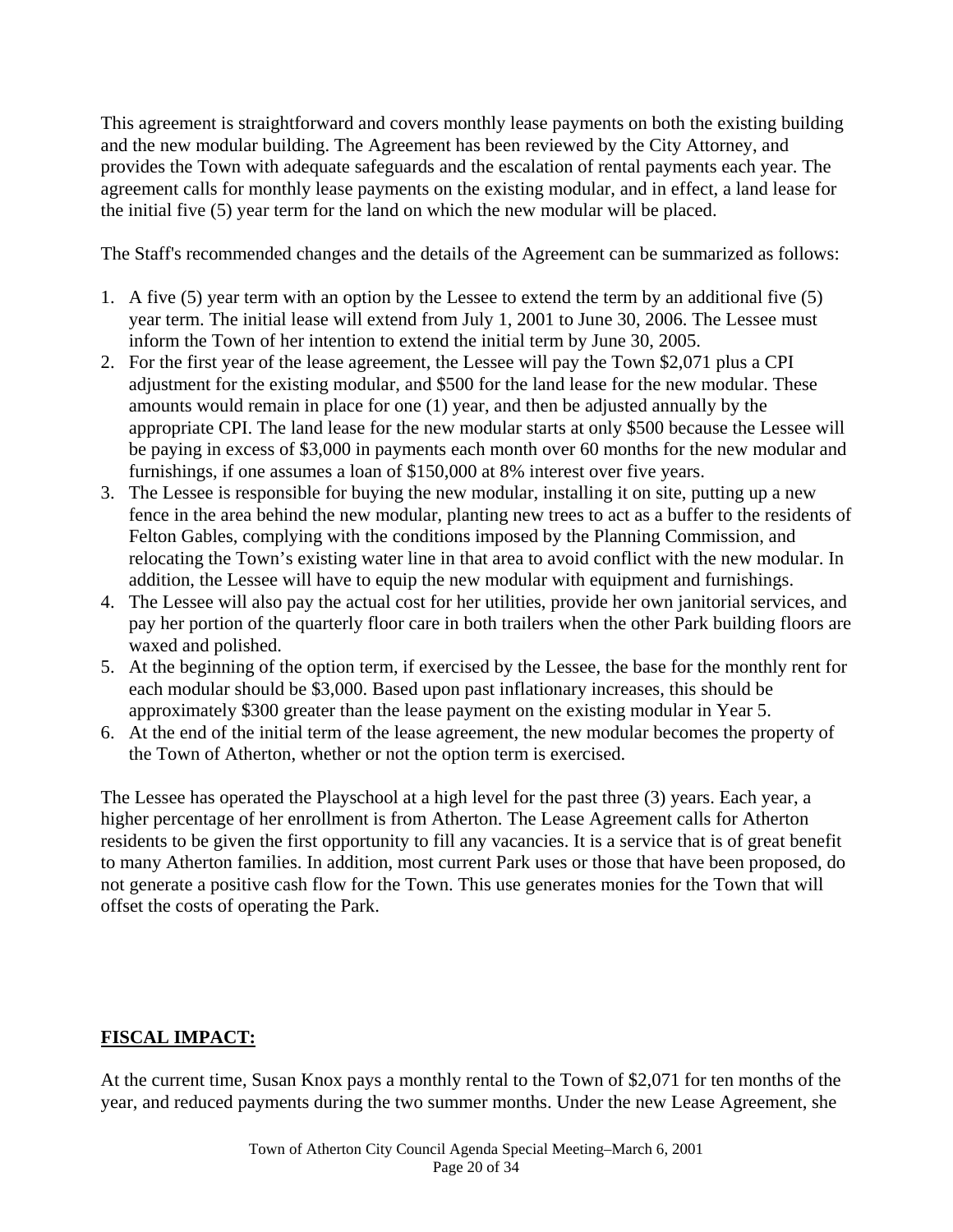will pay this amount plus a CPI adjustment for the existing building beginning on July 1, 2001. This then reflects additional revenue to the Town for the two summer months, which will now be rented to her at the full monthly amount.

The new modular building will be purchased and installed by Susan Knox, along with the relocation of the water line, the construction of new fence, construction of stairs and a ramp to the new modular building, and the installation of new lattice and landscaping. For the first five (5) years, she will pay the Town \$500 per month plus the appropriate CPI adjustment. For any additional years, she will pay the full monthly lease amount on the new modular building that is levied on the existing building.

In the first year of the new lease agreement, Susan Knox will pay approximately \$2,650 per month to the Town of Atherton. This amount will go up each year based upon the CPI as cited in the agreement. If the lease option term is exercised for Year 6, Susan Knox would pay the Town \$6,000 per month for leasing the two modulars from the Town under Staff's proposal.

3/01/01 **New Material in Bold** Deletions shown in strikethrough

LEASE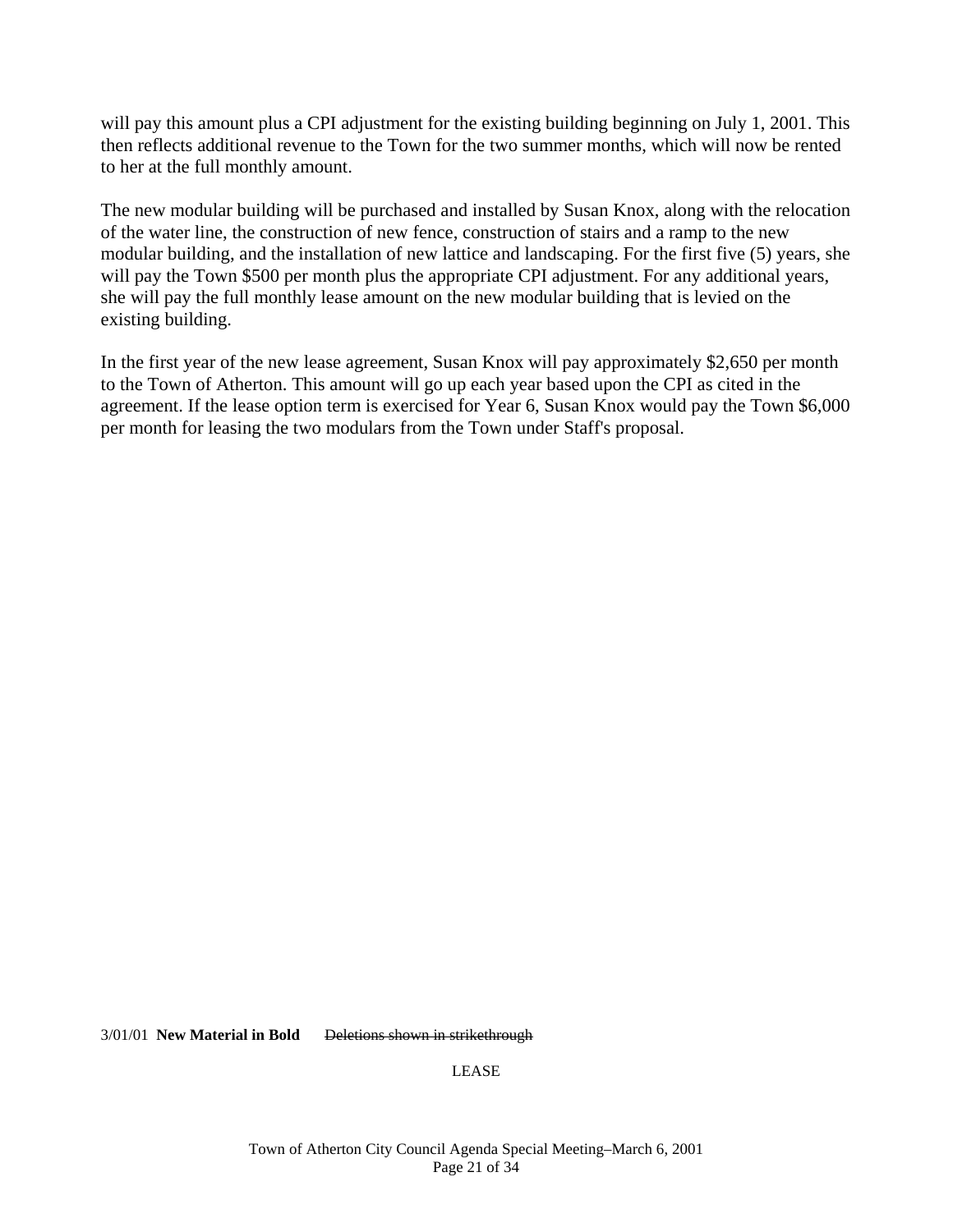1. Parties. This lease is entered into between the Town of Atherton, a California municipal corporation, whose address is 91 Ashfield Road, Atherton, California 94027 ("Lessor") and Knox Playschools, Inc., a California corporation, whose address is 919 Cloud Avenue, Menlo Park, California 94025 ("Lessee").

 2. Leased Premises. Lessor leases to Lessee those certain premises **("Premises")** presently commonly known as the Creative Design Facility, together with the adjoining play yard, the tricycle track behind the Carriage House, and the non-exclusive use by adults of one rest room in the Carriage House and **(a) space for** one (1) modular building ("new modular building") approximately 36 by 60 feet in size to be acquired by Lessee at Lessee's expense **and to eventually be transferred by Lessee to Lessor** and located on property at Holbrook Palmer Park, 150 Watkins Avenue, Atherton, San Mateo County, California, and to eventually be transferred by Lessee to Lessor all as shown on Exhibit A attached here and incorporated by this reference, **and (b) following transfer of the modular building to**  Lessor pursuant to paragraph 4 the term "Premises" shall include the modular building itself, on the following terms and conditions:

 3. Term. The lease term shall be for a period of five (5) years commencing effective 12:01 a.m. on July 1, 2001, and ending at 11:59 p.m. on June 30, 2006. During the term of the lease and any extensions as described below, Lessee shall have the exclusive occupancy and use of the Premises from 7:30 a.m. until 6:00 p.m. each Monday through Friday provided, however, that classes should **shall be** scheduled and conducted in accordance with the terms and conditions of the Conditional Use Permit issued to Lessee by the Town of Atherton. Lessee shall not have occupancy or uses of the Premises at other hours nor on Saturdays, Sundays, school vacations and holidays, providing, however, that Lessee shall have the use and occupancy of the premises for up to four (4) night meetings per year for parent-teacher meetings and/or student family functions so long as these have been cleared with Lessor's City Manager in advance so as to avoid conflict with other programs or activities. Lessee shall use the new modular building during the initial term of this lease and, following its transfer to Lessor as described in Paragraph 4 below, for the purposes and subject to the limitations set forth in this lease and the Conditional Use Permit.

4. Ownership of New Modular Building. Lessee intends to acquire a new modular building approximately 36 by 60 feet in size to be located on the Holbrook Palmer Park property as shown in Exhibit A. No later than the expiration of the initial term of this lease, Lessee shall transfer to Lessor without charge and Lessor shall accept ownership of the new modular building. Upon transfer of ownership to Lessor, the new modular building shall be treated in all respects as Lessor owned property under the terms and provisions of this lease. Lessee shall execute any documents required to transfer ownership of the modular building from Lessee to Lessor.

 5. Options to Extend Lease. No later than June 30, 2005, Lessee shall have the option to extend the term of this lease for two **five** (5) year periods following the expiration of the initial term on all of the terms and conditions in this lease. During the first extended term, Lessee shall have the further option to extend the term for the second and final five  $(5)$  year period provided that notice of said extension is given on or before June 30, 2010. The rent during the extension terms shall be either the effective rent or as adjusted pursuant to Section 6 below. To exercise this option, Lessee must give Lessor written notice of exercise of the option ("option notice") no later than twelve (12) months prior to the expiration of the term then in effect. However, if, as of Lessor's receipt of the option notice, Lessee is in default under this lease, or has committed or failed to perform acts that with the giving of notice or the lapse of time would constitute a default under this lease ("potential default"), the option notice shall be of no effect. If after giving the option notice, Lessee is in default under this lease, or if a potential default has occurred, and that default or potential default remains uncured as of the expiration of the term then in effect, this lease shall, at the election of Lessor, terminate as of the expiration of the term then in effect.

 6. Base Rent. Lessee shall pay to Lessor as base rent for the demised premises **Premises** the sum of Two Thousand Seventy-one Dollars (\$2,071.00) to be increased on the basis of the calculations described below to establish the amount owing as of July 1, 2001 and for each month of the lease term **t**hereafter, in advance on the first day of each month commencing on July 1, 2001 and ending on June 30, 2002 and thereafter in increased amounts calculated as set forth below at such place as Lessor may from time to time specify by written notice served on Lessee; provided, however, that Lessee shall pay an additional sum of Five Hundred Dollars (\$500.00) per month for the new modular building **space** commencing on July 1, 2001 and to be adjusted commencing on the "adjustment date" as hereinafter provided u**ntil ownership of the new modular building is transferred to Lessor. Thereafter, the additional sum for the new modular building shall be equal to the base rent and shall be adjusted on the**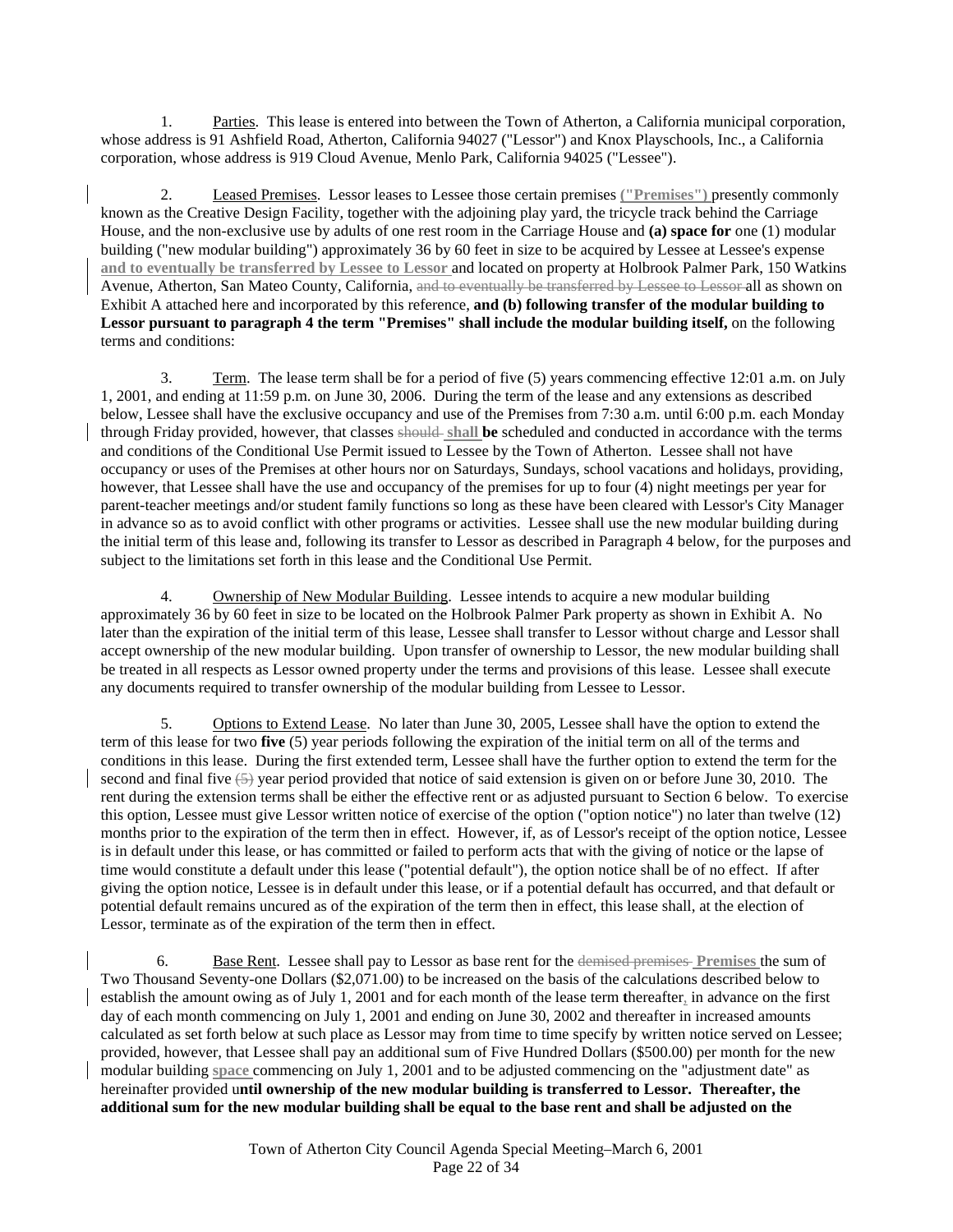**adjustment dates so as to remain equal to the base rent as adjusted.** Until changed by written noticed served on Lessee by Lessor, all rent payable hereunder shall be paid to Lessor at its address first specified in this lease.

 The base rent **and additional sum** described above including the \$500.00 per month charge for the new modular building shall be adjusted for the then remaining portion of the initial term of this lease or any extension thereof as of the first and following annual anniversary dates after the commencement date. Each such anniversary date is hereunder referred to as an "adjustment date." The base rent and new modular building rent shall be adjusted **on the adjustment date commencing as of July 1, 2002, and** as of each adjustment date **thereafter to** an amount calculated by multiplying the base rent for the month in which the commencement date occurred, or the month in which the immediately preceding adjustment date occurred, whichever month is later, by a fraction, the numerator of which shall be the United States Department of Labor's Bureau of Labor Statistics Consumer Price Index, All urban Consumers, All Items, San Francisco-Oakland-San Jose, California (1967 **1982-1984** equals 100), or the successor of such index (the "CPI"), for the month immediately preceding such adjustment date, and the denominator of which shall be the CPI for the month in which the commencement date occurred, or the month in which the immediately preceding adjustment date occurred, whichever is later. **Provided, however that on July 1, 2001, the base rent shall be adjusted by multiplying the sum of Two Thousand Seventy-One Dollars (\$2,071.00) by a fraction, the numerator of which shall be the "CPI", for June, 2001, and the denominator of which shall be the CPI for June, 2000.** If the CPI or successor index is changed so that the base year differs from that in effect on the commencement date, the CPI or successor index shall be converted in accordance with the conversion factor published by the United States Department of Labor, Bureau of Labor Statistics. In the event that compilation and/or publication of the CPI shall be transferred to any other governmental department or agency or shall be discontinued, then the index most nearly the same as the CPI shall be used to make such calculation. **Further provided that in no event shall the rent be less than the amount being paid on the adjustment date.**

 7. Security Deposit. On execution of this lease, Lessee shall deposit with Lessor the additional sum of Two Thousand Dollars (\$ 2,000.00) as security for the faithful performance of the provisions of this lease relating to rent, repairs or cleaning, and to be returned on full performance of those provisions. This deposit shall be governed in all respects by the provisions of Section 1950.7 of the California Civil Code. This deposit is in addition to an existing Two Thousand Dollars already deposited, receipt of which is hereby acknowledged for a total security deposit of Four Thousand Dollars (\$4,000.00).

 8. Use Limitations. The demised Premises shall be used by Lessee only for a licensed play school, as described in Exhibit "B" attached here and incorporated by this reference. Children of Atherton residents will have priority to register and use the program. Children of Atherton residents will not be rejected except for good and sufficient reasons or because of class size and/or space limitations. Lessor will permit Lessee to advertise the play school in Lessor's mailers at least semi-annually during the term of the lease, without charge to Lessee. Lessee shall not permit the Premises or any part thereof to be used for (1) the conduct of any offensive, noisy or dangerous activity that would increase the premiums for fire insurance on the Premises; (2) the creation or maintenance of a public or private nuisance (including, without limiting the generality of the foregoing, any noise nuisance to the occupants of adjoining or neighboring properties); (3) anything which is contrary to or prohibited by any laws or rules and regulations or any public authority (including Lessor) at any time applicable to the Premises; or (4) any purpose or in any manner which will obstruct, interfere with, or infringe on the rights of other tenants or users of adjoining property owned by Lessor. Lessee shall be solely responsible for the conduct of its activities on the Premises, and each party hereto does not in any way constitute itself the agent, partner, or joint venturer of the other. Lessee shall restrict its use of the Premises to those areas at least twenty-four (24) feet from the property line at the rear of the buildings on the Premises, and shall, at its sole cost and expense, maintain a substantial fence **to the satisfaction of Lessor** as now existing along a line twentyfour (24) feet from said rear line and at such other locations as are specified on Exhibit "A" attached hereto and by this reference incorporated herein, and remove the said fences, if requested to so do by Lessor, **at Lessee's sole cost and expense** upon the termination of its occupancy hereunder. In accordance with this paragraph, Lessee shall extend the existing fence to comply with the design as shown on Exhibit A.

 9. Taxes and Assessments. Lessee shall be responsible for and shall timely pay before delinquency any and all taxes and assessments of every nature levied or assessed on any fixtures, furniture, appliances, or personal property belonging to Lessee including the modular building and located on the demised Premises.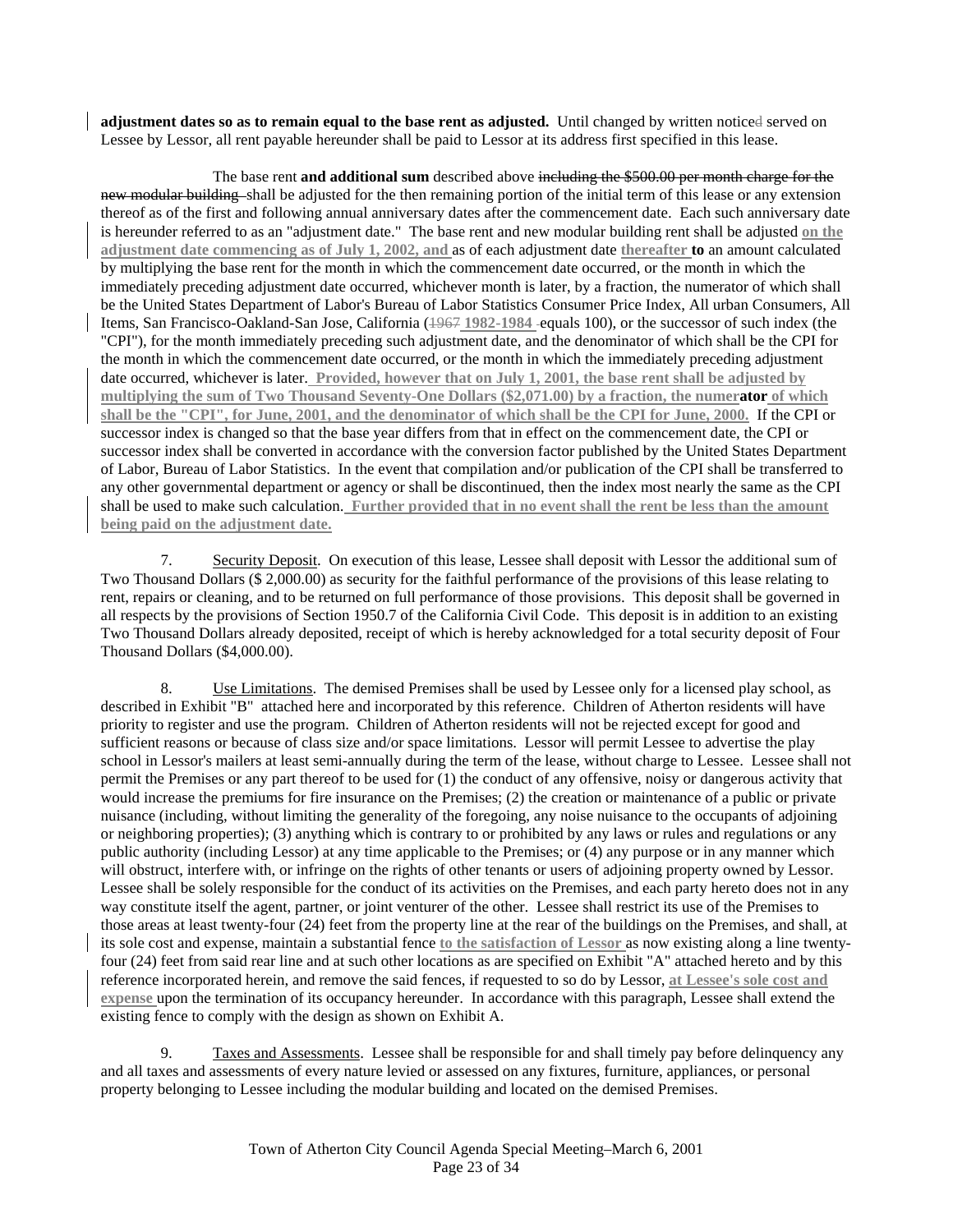10. Utilities. Lessee shall pay the **actual monthly charges** sum of Two Hundred Dollars (\$200.00) per month for all water, electrical, sewer and garbage service provided to the Premises for the use of Lessee related to Lessee's occupancy. This sum shall be increased based upon the manner described in paragraph 6 and further provided that should any utility cost be incurred in excess of ten percent (10%) over the period preceding the adjustment date, the Lessee shall pay any such increase. Any charges for special garbage pickups shall be passed on to Lessee by Lessor and paid by Lessee. **Lessor shall advise Lessee, monthly, of the charges then due for the preceding month's services. Lessee shall pay said charges within ten (10) days of receipt of Lessor's billing.** Lessee shall contract and pay for janitorial and cleaning service for the premises. Lessor will clean floors and carpeting on the premises on a quarterly basis and shall bill Lessee for this work. Lessee shall promptly pay these charges.

 11. Alterations. Lessee shall make no alterations to the Premises nor construct any structures on the Premises without first having obtained the written consent of Lessor, provided that lessor **Lessor** hereby consents to the addition of the **new** modular building as described above.

 12. Acceptance of Premises. Lessee stipulates that it has examined the Premises and all improvements located thereon and that they are all, at the date of this lease, in good order, repair, and a safe and clean condition. Lessor has, at no expense to Lessee, put the Premises into condition fit for occupation, and except as to the **new** modular building as described above will, in a timely manner, repair any future dilapidations thereof which render it untenantable and except when Lessee is in substantial violation of any obligation of Lessee hereunder, and except that Lessee shall at its sole cost and expense repair all deteriorations and injuries to the Premises caused by the want of ordinary care on the part of Lessee., **or any person on the premises as part of Lessee's business.** 

13. Signs. Lessor **Lessee** shall pay for the cost of any necessary directional signage, and Lessor shall have sole authority to control the content and location thereof. Lessee shall only erect or display signs on or about the Premises in compliance with regulations of the Town of Atherton- and subject to Lessor's prior written approval.

14. Warranties of Lessee. Lessee has warranted and does hereby warrant to Lessor that Lessee has all necessary licenses and permissions required by any authorities having jurisdiction thereof to conduct the activities of Lessee contemplated by this lease, and Lessee will abide by and perform all requirements thereof. If, at any time during the term of this lease or any extension thereof, Lessee lacks such licenses and permissions, Lessee shall immediately notify Lessor of that fact, and this lease shall immediately be terminated. Any expenses resulting from licensing requirements imposed as a result of Lessee's occupancy hereunder shall be paid by Lessee. The maximum enrollment in the play school shall not exceed one hundred fifty (150) children and the maximum number of children occupying the Premises hereunder at any given time shall not exceed sixty-four (64) unless Lessor has first given written approval of a larger number.

15. Indemnity/Hold Harmless. Lessee agrees to and shall defend, indemnify and hold Lessor, its officers, agents and employees, and the demised Premises, free and harmless from any and all liability, costs and expenses of every nature for injury to or death of any person, including the officers, agents and employees of Lessee, and for damage to property arising from the use and occupancy of the Premises by Lessee or from the at **act** or omission of any person or persons, **and** including **children or other occupants as well as** the officers, agents and employees of Lessee, who are in or about the Premises with the express or implied consent of Lessee.

 16. Insurance. Lessee shall procure and maintain for the duration of the lease and any extension thereof, including any holdover occupancy by Lessee, insurance for claims for injuries **or death to** persons or damages to property which may arise from or in connection with Lessee's occupancy, operation and use of the Premises. During its ownership of the new modular building, Lessee shall fully insure said modular building against loss by fire. Lessor shall be named on such policy as an additional insured. **Lessee's insurance shall cover and include Lessee's contractual liability obligations under this lease and specifically Lessee's agreement in paragraph 15, above.** The cost of all such insurance shall be paid by Lessee. All such insurance shall at least meet the minimum standards therefor which are specified in Exhibit "C" attached here and incorporated by this reference. For purposes of Exhibit "C", the term "Agency"" shall mean the Lessee.

 17. Damage/Destruction of Premises. (a) Should the new modular building **while** owned by Lessee**,** or any other part of the Premises be damaged or destroyed by fire, the elements, acts of God, or other causes not the fault

> Town of Atherton City Council Agenda Special Meeting–March 6, 2001 Page 24 of 34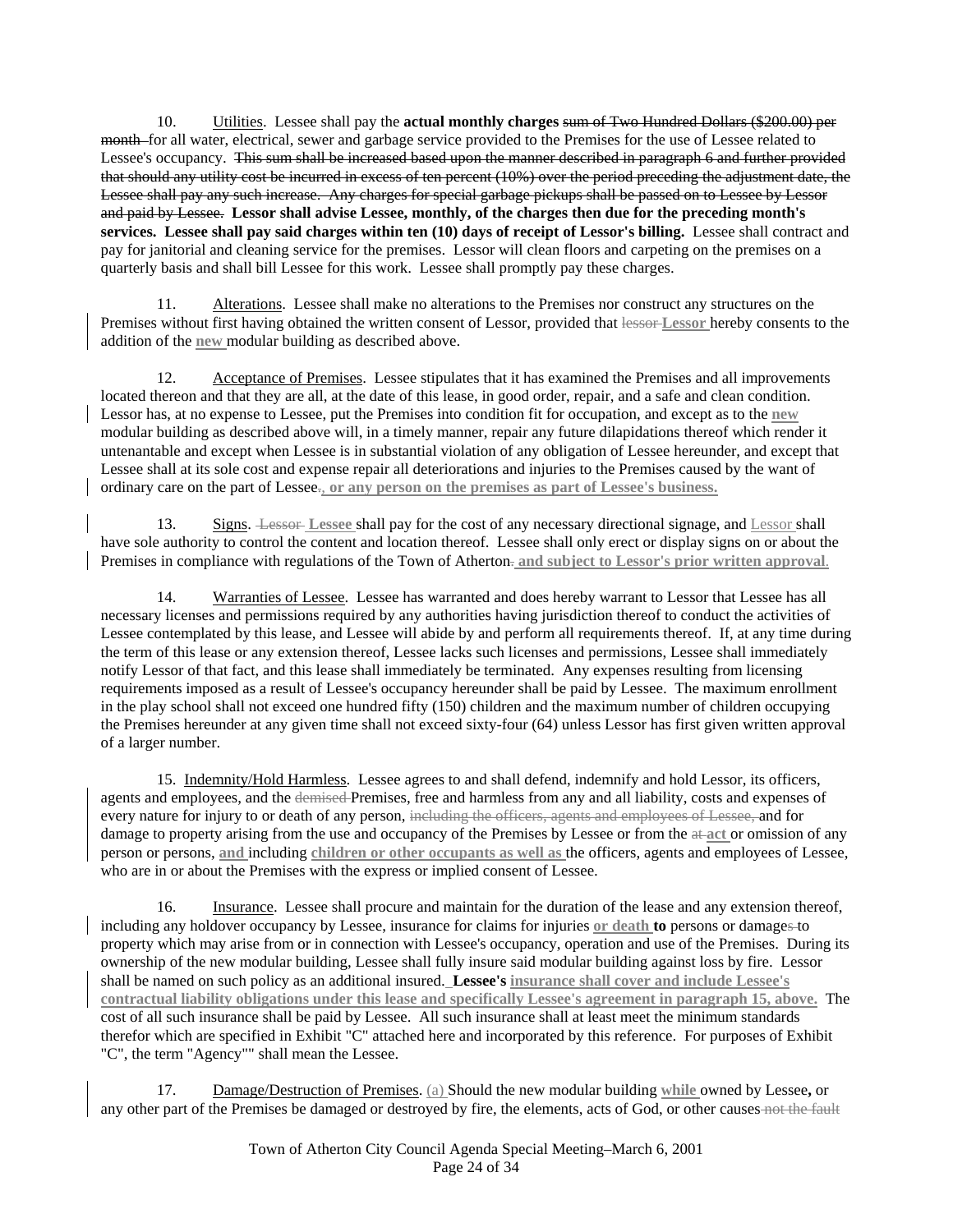of Lessee or any person in or about the Premises with the express or implied consent of Lessee, Lessor may, at its option, either repair and restore the building or building**(s)** owned by Lessor or cancel **terminate** this lease and return any unearned rent previously paid under this lease by Lessee. **(b) Following transfer of the new modular building to Lessor, should it or any other part of the Premises be damaged or destroyed by fire, the elements, acts of God, or other causes, Lessor, may, at its option, either repair and restore the buildings owned by Lessor or terminate this lease and return any unearned rent previously paid under this lease by Lessee.**

18. Ownership of Property at Expiration of Lease. All alterations, changes and improvements built, constructed, or placed on the Premises by Lessee, other than trade fixtures or moveable personal property shall, unless otherwise provided by written agreement between the parties hereto, be the property of Lessor and remain on the Premises at the expiration or sooner termination of this lease. Provided, however, that should this lease terminate before the transfer of ownership of the **new** modular building to Lessor, Lessee, at Lessee's expense, shall cause said building to be removed from the Holbrook Palmer Park property unless the parties otherwise agree. Nothing contained in this paragraph shall, however, authorize Lessee to make or place any such alterations, changes or improvements on the Premises without having first obtained the written consent of Lessor.

 19. Assignment. Lessee shall not assign this lease, or sublet **or license** the Premises, or **assign, mortgage or hypothecate** any interest therein, without the written consent of Lessor first had and obtained. A consent by Lessor to one assignment or subletting shall not be deemed to be a consent to any subsequent assignment or subletting. An assignment or subletting without the written consent of Lessor, or an assignment or subletting by operation of law, shall be void and shall, at the option of Lessor, terminate this lease. Lessor's consent here will not be unreasonably withheld.

 20. Lessee's Default. Should Lessee be in default for a period of more than ten (10) days in the payment of any rent due under this lease or in the performance of any other provision of this lease, Lessor may terminate the lease and regain possession of the Premises in the manner provided by the laws of unlawful detainer of the State of California in effect at the date of such default.

21. Assignment for Benefit of Creditors. Should Lessee make an assignment for the benefit of creditors or allow a judgment rendered against it to stand unbonded and unsatisfied for sixty (60) days or more, this lease and all rights, privileges, and benefits of Lessee under this lease shall, at Lessor's option, terminate and not become a part of the estate subject to such assignment or judgment.

22. Continuation of Lease After Breach. At Lessor's option, if Lessee has breached this lease and abandoned the Premises, the lease shall continue in effect for so long as Lessor does not terminate Lessee's right to possession, and Lessor may enforce all of its rights and remedies under this lease, including the right to recover rent as it becomes due.

 23. Lessor's Right of Entry. Lessor shall have the right to enter the Premises during the hours demised to Lessee under this lease only in the following circumstances:

(a) In case of emergency.

 (b) To make necessary or agreed repairs, decoration, alterations or improvements, or supply necessary or agreed services.

(c) After Lessee has abandoned or surrendered the Premises.

24. Holding Over. In the event that upon expiration of the term of this lease, or any extension Lessee holds over beyond the expiration of the term, such tenancy shall be deemed a month-to-month tenancy only at the current rental as adjusted pursuant to this lease, payable in advance on the first day of each month thereafter until the tenancy is terminated in a manner provided by law.

 25. Notices. Any and all notices and other communications required or permitted by this lease to be served upon or given to either party by the other shall be in writing and, except as otherwise required by law or this lease, be deemed duly served and given when personally delivered to the party to whom it is directed, or in lieu of such personal service, when it is deposited in the United States mail, postage prepaid, addressed to the party at the address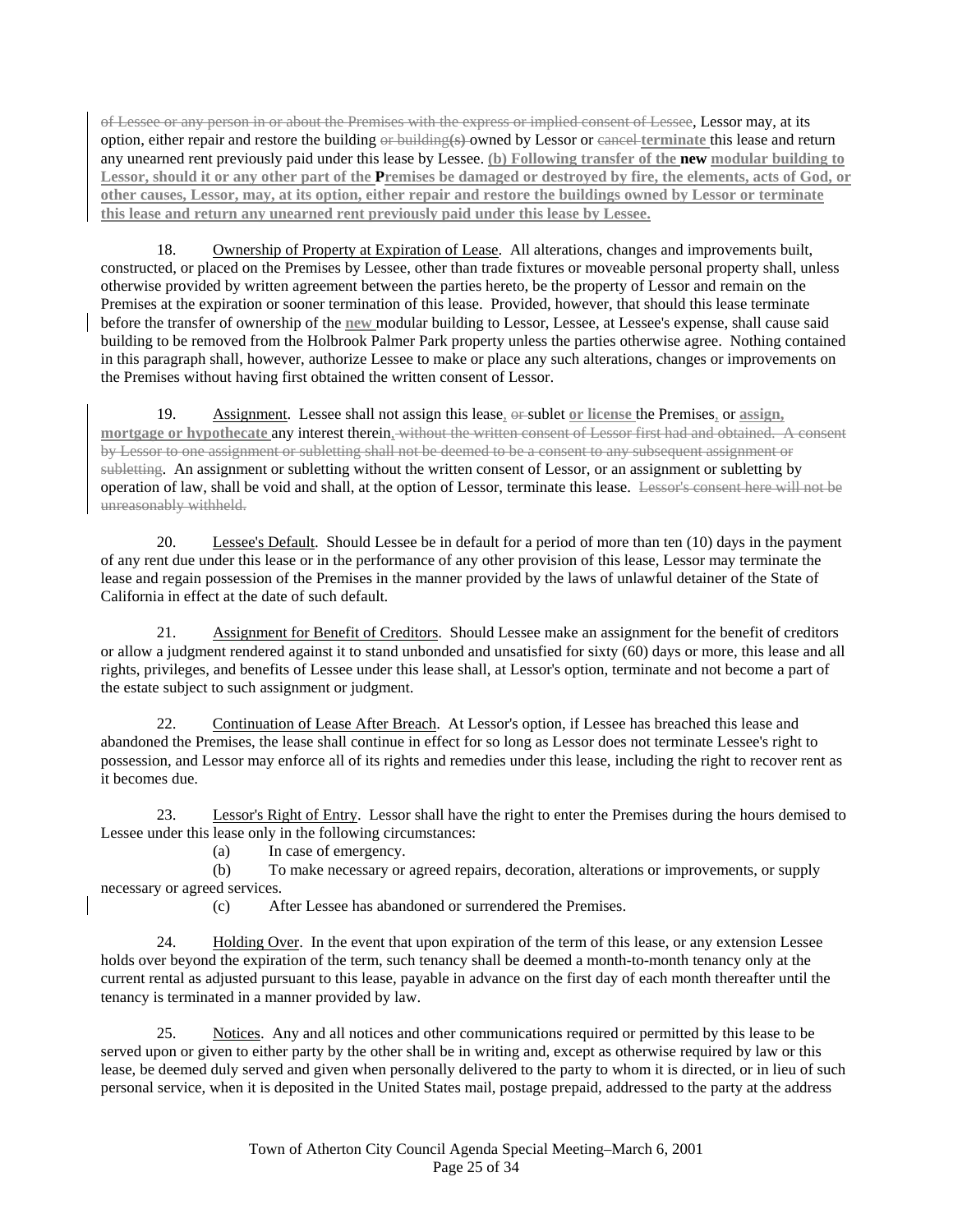first stated for the party in this lease, or at such other address as a party may from time to time designate in a written notice delivered to the other party.

 27. Arbitration. In the event of any dispute regarding the terms and provisions of this lease, the parties agree to arbitrate the dispute in accordance with the judicial arbitration procedures of the San Mateo County Superior Court.

27. Attorneys Fees. Should any arbitration or litigation be commenced between the parties concerning the demised Premises, this lease, or the rights or duties of either in relation thereto, the prevailing party in such arbitration or litigation shall be entitled, in addition to such other relief as may be granted, to a reasonable sum as and for its attorneys' fees in such arbitration or litigation.

 28. Waiver of Breach. The waiver by Lessor of any breach of any provision of this lease shall not constitute a continuing waiver or a waiver of any subsequent breach of the same or a different provision of this lease.

29. Time of Essence. Time is expressly declared to be of the essence of this lease.

EXECUTED on 2001, at Atherton, California.

 30. Successors and Assigns. Subject to the provision of this lease against assignment of Lessee's interests under this lease, all provisions of this lease shall extend to and bind, or inure to the benefit not only of the parties hereto but to each and every one of the representatives, successors and assigns of the parties hereto.

31. Integration. Lessor and Lessee agree that this lease document contains the sole and only agreement between them concerning the demised Premises and correctly sets forth their rights and obligations to each other concerning the Premises as of its date. Any agreement or representation respecting the demised Premises or the duties of Lessor or Lessee in relation to them not expressly set forth in this instrument is null and void.

| TOWN OF ATHERTON, Lessor                                                 |                                                  |
|--------------------------------------------------------------------------|--------------------------------------------------|
|                                                                          |                                                  |
| KNOX PLAYSCHOOLS, INC., Lessee                                           |                                                  |
|                                                                          | Its: President                                   |
|                                                                          | NOTARIAL ACKNOWLEDGMENT                          |
| State of California                                                      |                                                  |
|                                                                          |                                                  |
| County of San Mateo                                                      |                                                  |
|                                                                          |                                                  |
|                                                                          | - and                                            |
| personally known to me $OR$ __ proved to me on the basis of satisfactory |                                                  |
|                                                                          | evidence to be the person(s) whose name(s)       |
|                                                                          | is/are subscribed to the within instrument and   |
|                                                                          | acknowledged to me that he/she/they executed     |
|                                                                          | the same in his/her/their authorized             |
|                                                                          | capacity(ies), and that by his/her/their         |
|                                                                          | signature(s) on the instrument the person(s)     |
|                                                                          | or the entity upon behalf of which the person(s) |
|                                                                          | acted, executed the instrument.                  |
|                                                                          | WITNESS my hand and official seal.               |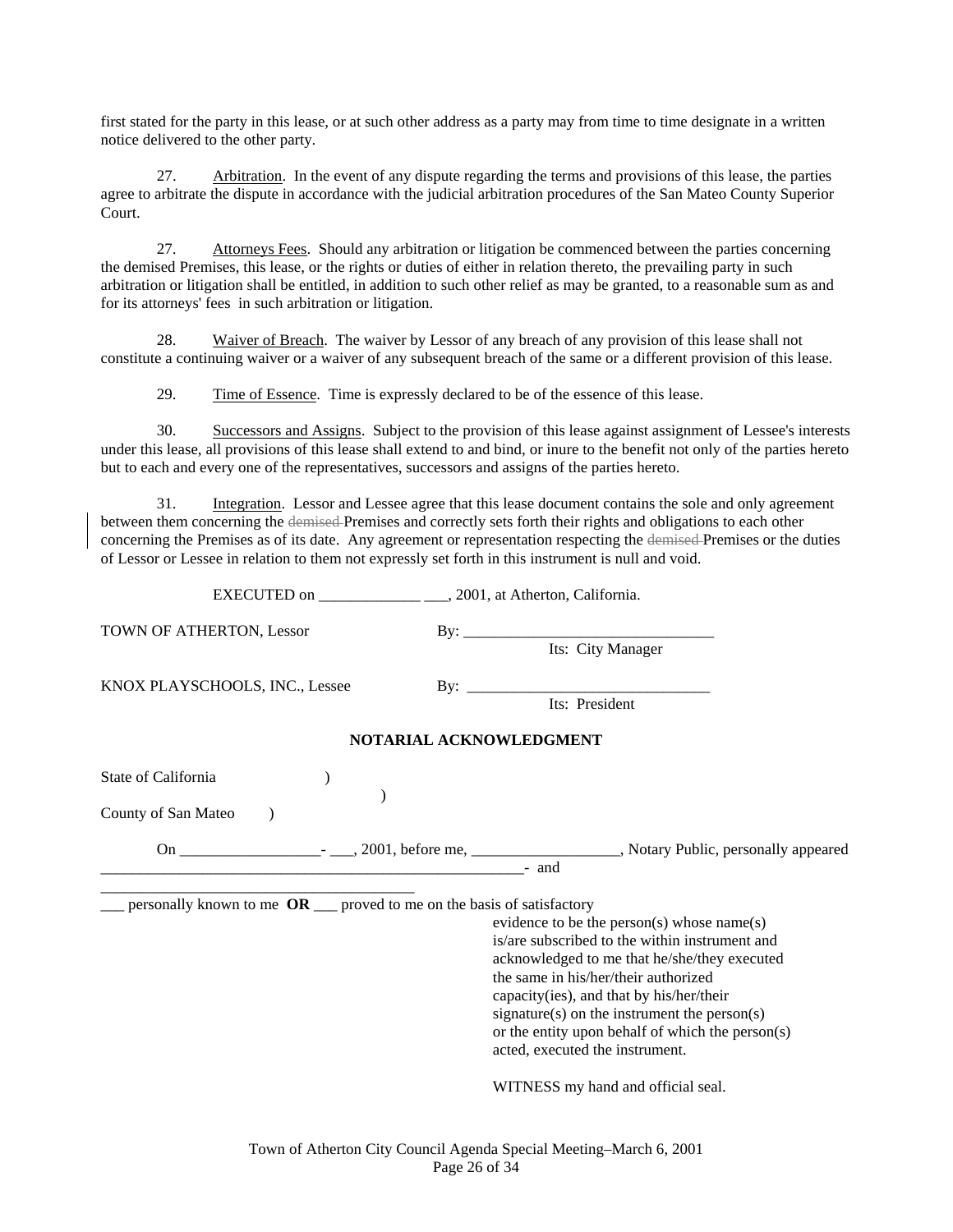Notary public

 $\overline{\phantom{a}}$  , and the contract of the contract of the contract of the contract of the contract of the contract of the contract of the contract of the contract of the contract of the contract of the contract of the contrac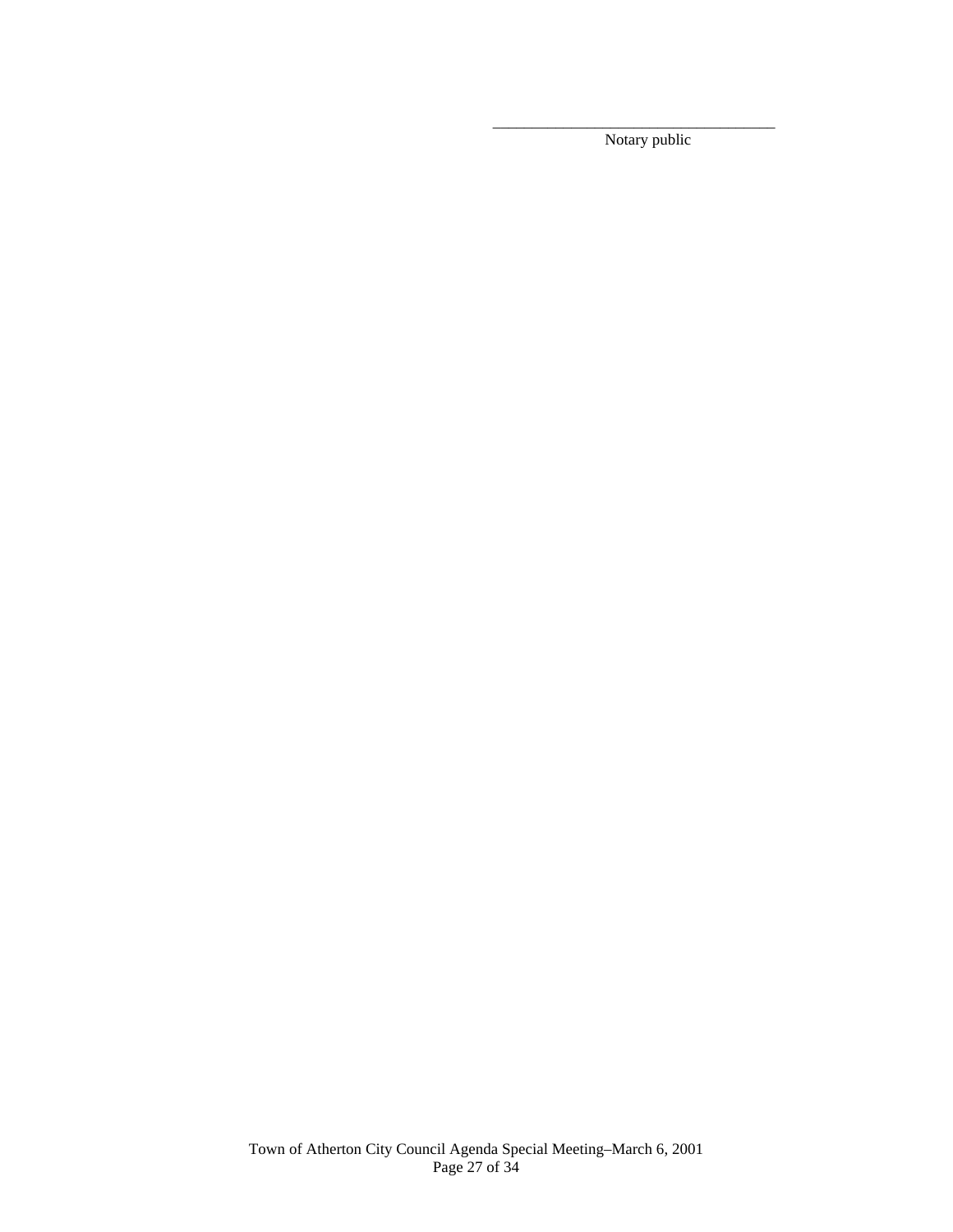**Item No. 10** 



# **Town of Atherton**

# **CITY COUNCIL STAFF REPORT**

## **TO: HONORABLE MAYOR AND CITY COUNCIL**

## **FROM: RALPH FREEDMAN, INTERIM CITY MANAGER**

**DATE: FOR THE MEETING OF MARCH 6, 2001** 

## **SUBJECT: PUBLIC HEARING ON PARCEL TAX ISSUE**

## **RECOMMENDATION:**

Conduct the second Public Hearing to gather input from Atherton residents on the Parcel Tax election scheduled for June 5, and how monies derived from this tax should be allocated.

## **INTRODUCTION:**

The Town of Atherton unsuccessfully tried to gain voter approval for the imposition of a Parcel Tax in November, 1999 and March, 2000. With the loss of approximately \$1.6 million, the Town reorganized and reduced the size of the Police Department, and eliminated almost all capital projects from the current fiscal year budget.

## **ANALYSIS:**

At the February  $8<sup>th</sup>$  City Council meeting, Ordinance No. 520 was approved by the City Council calling for the election, and authorizing the levy of the special tax. This ordinance and the other information from this agenda item are attached to this Staff Report.

## **FISCAL IMPACT:**

The fiscal impact on the Town will be significant, and will enable the Town to run its operations in an effective way. Having a four-year term on this tax, makes it necessary for the Town to effectively and wisely expend these funds to address the needs of the community. The tax will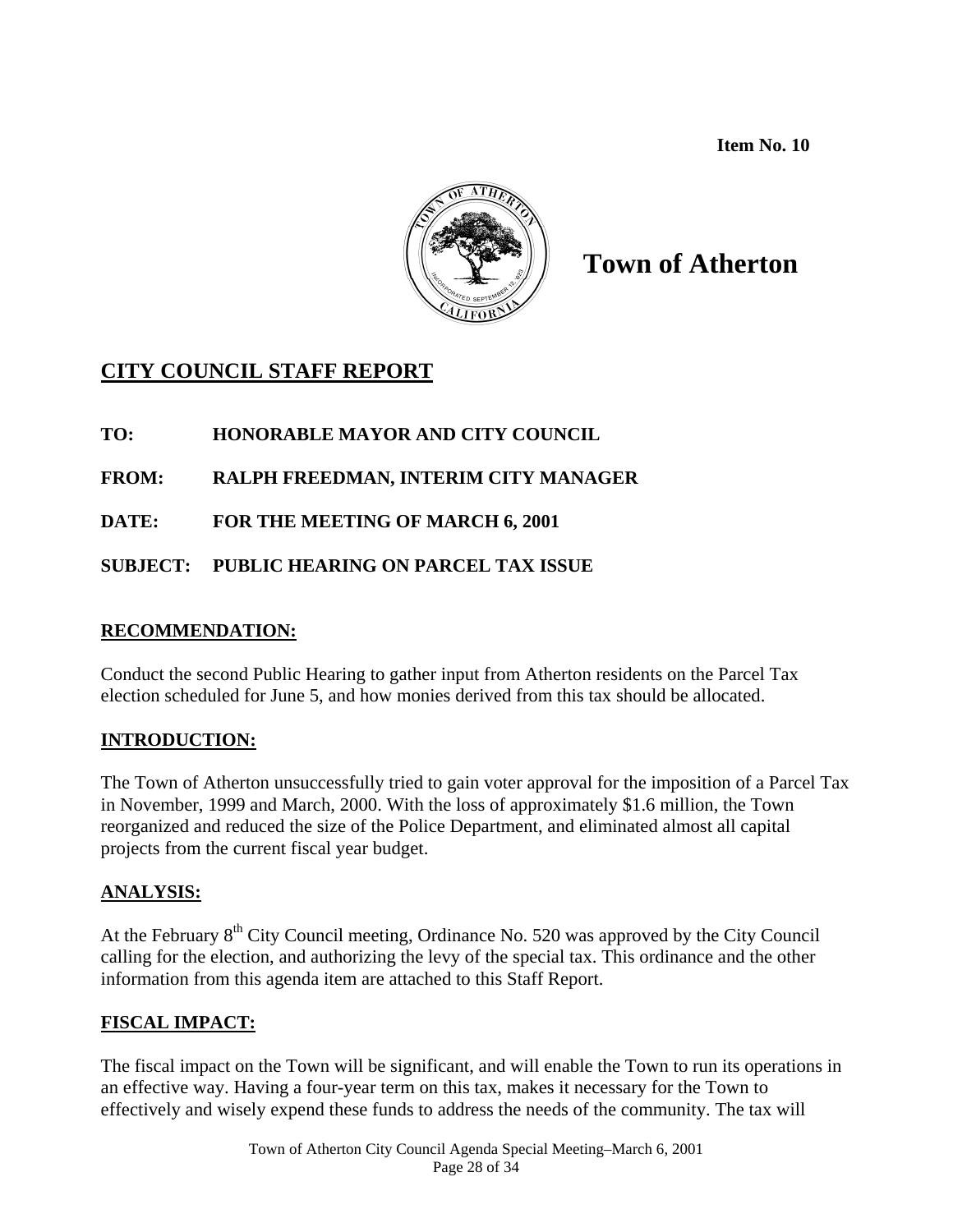generate approximately \$1.6 million at the levies that were utilized in the past. The City Council has the ability to raise the levy to the maximum amounts in the Ordinance if a need arises. In the past, City Councils have never levied the maximum amounts on parcels that they were empowered to do.

Attachments:

- 1. Parcel Tax Revenues Projected Expenditures and Uses
- 2. Feb.  $8^{th}$  Staff Report on Parcel Tax
- 3. Ordinance No. 520
- 4. Feb.  $8^{th}$  Staff Report Resolution
- 5. Resolution 01-01

# **PARCEL TAX REVENUES**  PROJECTED EXPENDITURES AND USES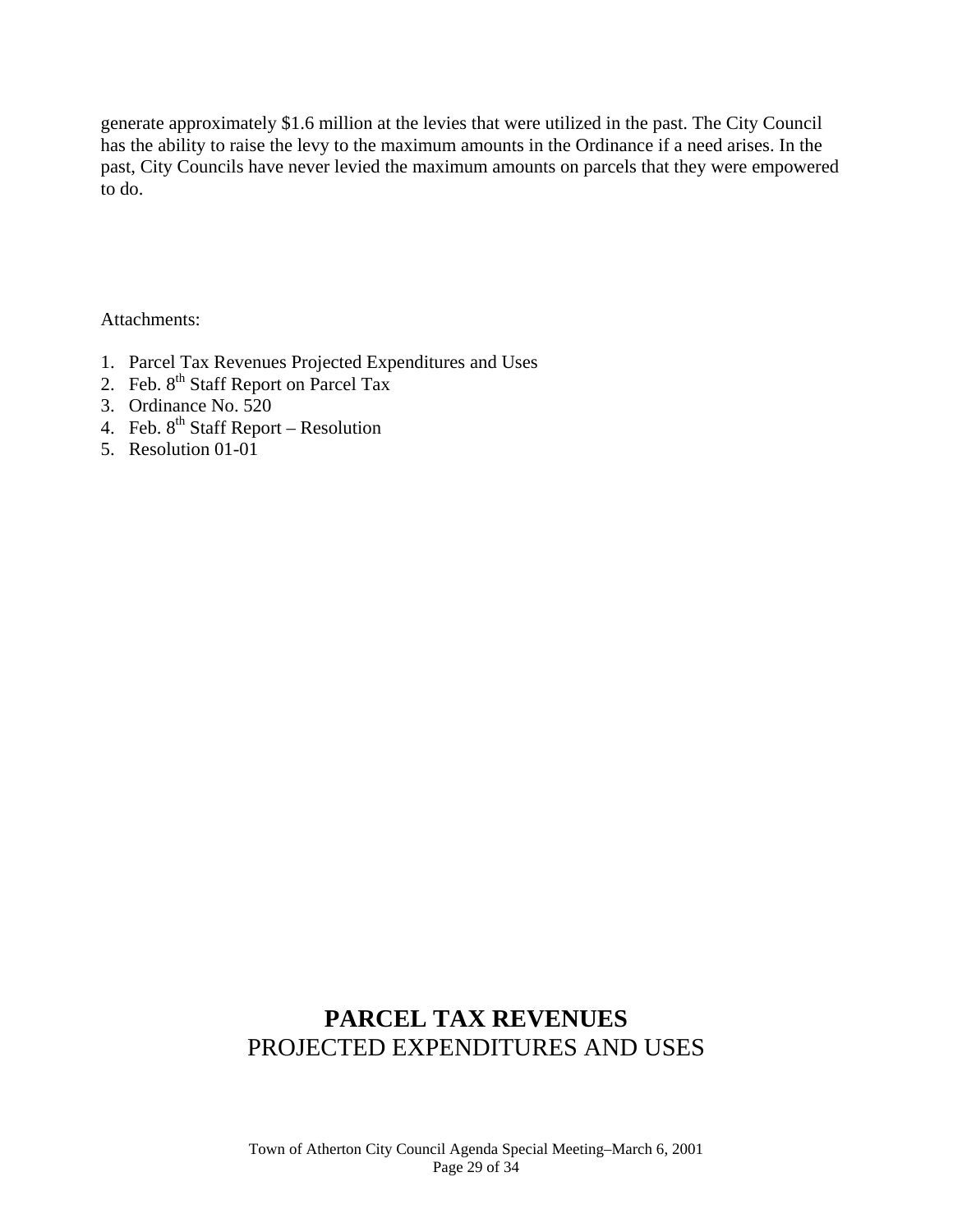|                                                    | 7/1/2001    | 7/1/2002    | 7/1/2003    | 7/1/2004    |
|----------------------------------------------------|-------------|-------------|-------------|-------------|
|                                                    | to          | to          | to          | to          |
|                                                    | 6/30/2002   | 6/30/2003   | 6/30/2004   | 6/30/2005   |
|                                                    |             |             |             |             |
| Police Dept.<br>Overhires (2)                      | \$180,000   | \$189,000   | \$200,000   | \$210,000   |
| Compensation<br>Adjustments                        | 500,000     | 660,000     | 700,000     | 750,000     |
| Miscellaneous<br>Capital<br>Improvements           | 670,000     | 476,000     | 400,000     | 315,000     |
| <b>Street and Storm</b><br>Drainage<br>Maintenance | 250,000     | 275,000     | 300,000     | 325,000     |
| Total                                              | \$1,600,000 | \$1,600,000 | \$1,600,000 | \$1,600,000 |

- **Police Department overhires will help the Department keep staffing at adequate levels despite the ongoing turnover of staff.**
- **Compensation adjustments will keep staff salaries and benefits competitive in comparison to other cities, which should aid in the retention and recruitment of employees.**
- **Miscellaneous Capital Improvements will be determined on an ongoing basis by the City Council after public meetings. Proposed uses include the replacement of the Public Works Corporation Yard building, facility upgrades, and putting aside funds each year for a permanent Civic Center complex. This future facility would eliminate the need for the modular trailers utilized currently for the Police, Building, and Public Works Departments.**
- **Monies for Street and Storm Drainage maintenance would be used to augment Gas Tax and Measure A monies. With any significant infrastructure improvements to the Streets or Storm Drainage systems several years away, Town staff feels that maintenance should be increased until these improvements are funded.**

**ORDINANCE NO. 520 AN ORDINANCE OF THE TOWN OF ATHERTON CALLING AN ELECTION TO SUBMIT TO THE VOTERS AN ORDINANCE AUTHORIZING THE LEVY OF A SPECIAL TAX FOR MUNICIPAL SERVICES AND CAPITAL IMPROVEMENTS, AND FOR THE EXPENDITURE OF FUNDS DERIVED FROM SUCH TAX**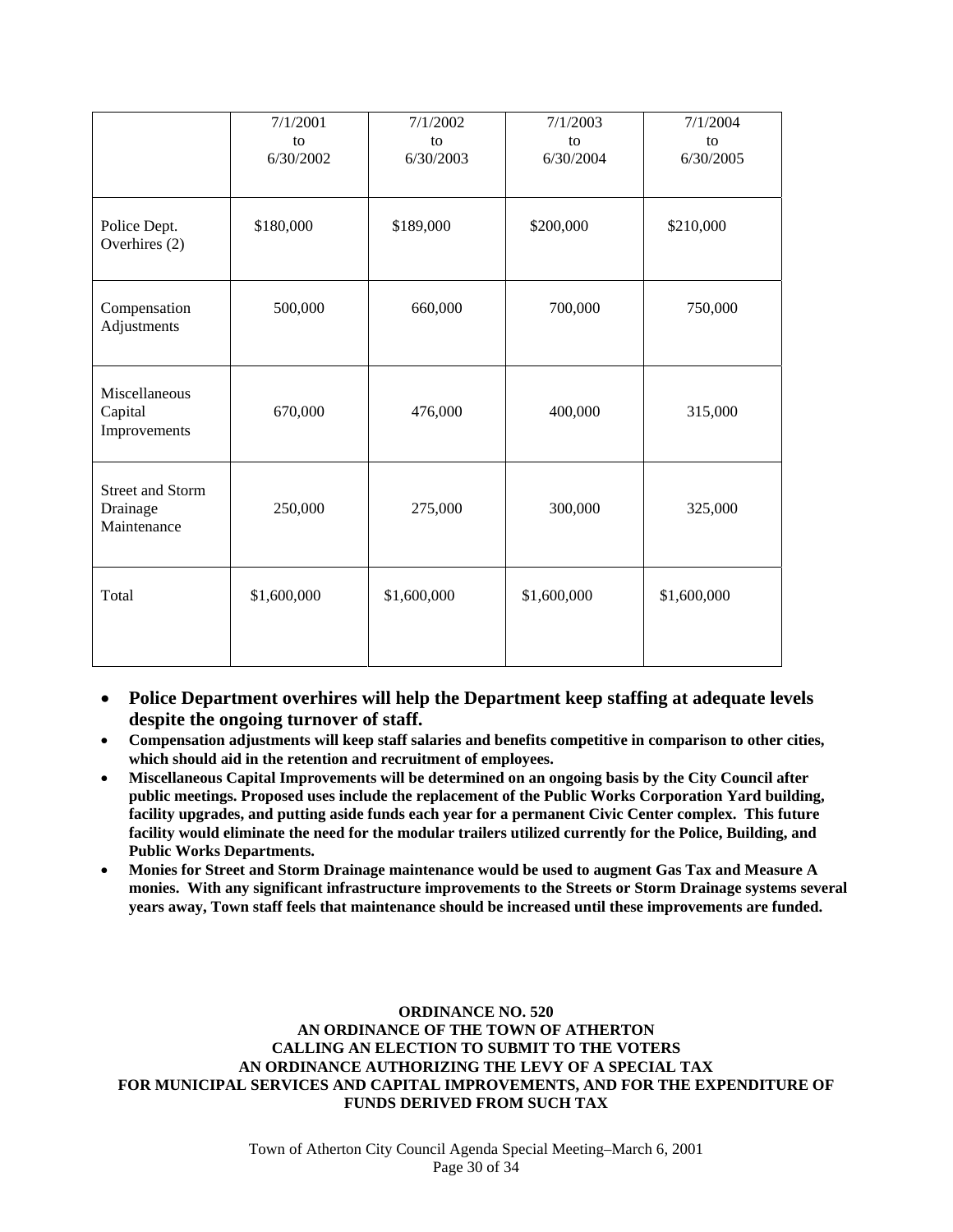The City Council of the Town of Atherton does hereby ordain as follows:

**SECTION 1.** ELECTION CALLED. The City Council of the Town of Atherton submits the following ordinance to the voters of the Town of Atherton at an election to be held on Tuesday, June 5, 2001.

**SECTION 2.** FULL TEXT OF MEASURE. The complete text of the proposed ordinance shall be:

#### **"AN ORDINANCE OF THE TOWN OF ATHERTON AUTHORIZING THE LEVY OF A SPECIAL TAX FOR MUNICIPAL SERVICES AND CAPITAL IMPROVEMENTS AND FOR THE EXPENDITURE OF FUNDS DERIVED FROM SUCH TAX**

The people of the Town of Atherton do ordain as follows:

 SECTION 1. AUTHORITY TO ADOPT MEASURE. This ordinance and the tax authorized herein are adopted pursuant to the provisions of the California Constitution, Articles XIIIA §4, XIIIB §4 and XIIIC §2, and pursuant to Sections 50075, 50076, 50077 and 53722 et. seq. of the California Government Code.

SECTION 2. AUTHORIZATION TO LEVY SPECIAL TAX. If, in any fiscal year commencing July, 2001, the City Council shall determine that municipal services such as police protection, street repair and maintenance, drainage facility repair and maintenance are necessary for the public good, welfare, and safety, and that the cost of providing such services will exceed the amount of funds generated through other revenue and income which are counted under the limit of the Town for such services calculated in accordance with the provisions of Article XIIIB of the California Constitution, as provided for in the adopted budget, and/or if capital improvements are required, the cost of which exceeds the amount of funds generated through other revenues and receipts, and/or if amounts should be required to augment operational and capital needs of the Town, then it may levy a special tax for such fiscal year on each parcel of property within the Town in the manner provided herein. This special tax shall be in addition to the annual tax rate allowed by law.

 SECTION 3. DETERMINATION OF AMOUNT TO BE RAISED. Each year following adoption of the Town's annual budget, the City Council will determine the total amount of expenditures necessary to provide adequate levels of municipal services and capital improvements and deduct therefrom the projected revenue to be gathered from sources other than this special tax. The difference, if any, shall be the maximum amount of funds to be derived from the tax authorized by this ordinance for such year.

SECTION 4. MAXIMUM TAX RATE/METHOD OF ASSESSMENT. After determining the amount of tax to be raised under Section 3, the City Council shall apportion said amount among the parcels of real property within the Town not exempted by law as follows:

|    | <b>MAXIMUM TAX IN GIVEN YEAR</b>                                                                  |         |         |         |         |  |  |  |
|----|---------------------------------------------------------------------------------------------------|---------|---------|---------|---------|--|--|--|
|    |                                                                                                   | 2001-02 | 2002-03 | 2003-04 | 2004-05 |  |  |  |
| 1. | For each dwelling on a parcel with an<br>area of less than 1/4 acre:                              | 450.00  | 450.00  | 450.00  | 450.00  |  |  |  |
| 2. | For each unimproved parcel with an area<br>of less than 1/4 acre:                                 | 225.00  | 225.00  | 225.00  | 225.00  |  |  |  |
| 3. | For each dwelling on a parcel with an<br>area of $1/4$ acre or more, but less than $1/2$<br>acre: | 570.00  | 570.00  | 570.00  | 570.00  |  |  |  |
| 4. | For each unimproved parcel with an area<br>of $1/4$ acre or more, but less than $1/2$<br>acre:    | 285.00  | 285.00  | 285.00  | 285.00  |  |  |  |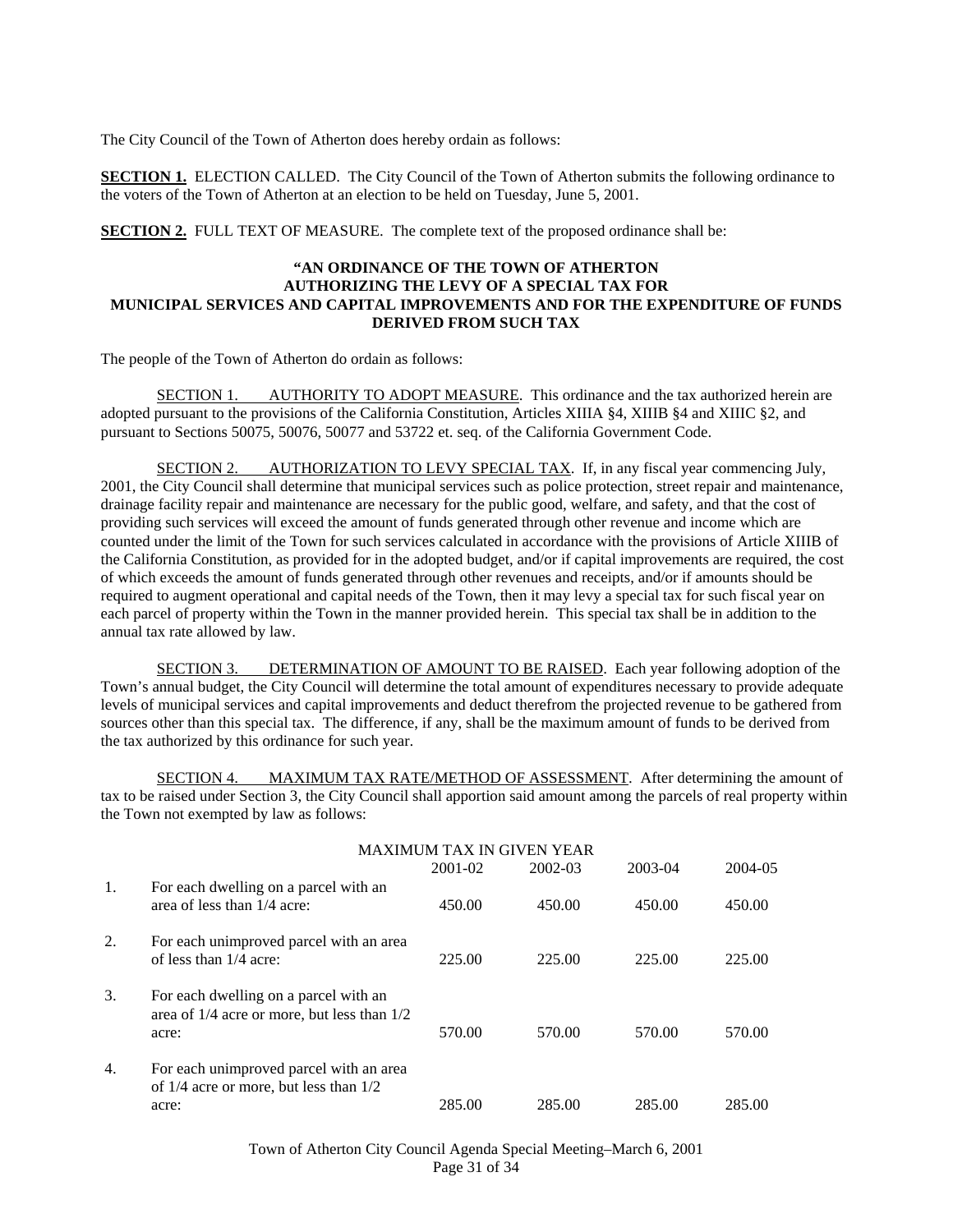| 5.  | For each dwelling on a parcel with an<br>area of 1/2 acre or more, but less than 2<br>acres:                     | 750.00    | 750.00    | 750.00    | 750.00    |
|-----|------------------------------------------------------------------------------------------------------------------|-----------|-----------|-----------|-----------|
| 6.  | For each unimproved parcel with an area<br>of 1/2 acre or more, but less than 2 acres:                           | 375.00    | 375.00    | 375.00    | 375.00    |
| 7.  | For each dwelling on a parcel with an<br>area of 2 acres or more:                                                | 960.00    | 960.00    | 960.00    | 960.00    |
| 8.  | For each unimproved parcel with an area<br>of 2 acres or more:                                                   | 480.00    | 480.00    | 480.00    | 480.00    |
| 9.  | For each private club:                                                                                           | 10,000.00 | 10,000.00 | 10,000.00 | 10,000.00 |
| 10. | For each parcel available for tax owned<br>by a utility which serves the Atherton<br>community:                  | 450.00    | 450.00    | 450.00    | 450.00    |
| 11. | For each parcel available for tax owned<br>by a utility which does not directly serve<br>the Atherton community: |           |           |           |           |
|     |                                                                                                                  | 750.00    | 750.00    | 750.00    | 750.00    |

The records of the San Mateo County Assessor, as of each year, shall determine whether or not any particular lot is unimproved for purposes of this ordinance.

 SECTION 5. HEARING, TAX LIEN AND INCLUSION IN CITY TAXES. Prior to levying a special tax under this ordinance in any fiscal year, the City Council shall conduct a public hearing on the proposed tax. Such hearing shall be conducted after the City Council has adopted an annual budget for that year. Notice of such hearing shall be posted in at least three public places within the Town of Atherton at least fifteen days prior to the hearing. All of the information and material which the City Council intends to consider at such hearing and the amount of tax to be raised shall be made available to the public by being on file in the office of the City Clerk for at least fifteen days prior to said hearing. Following said hearing, the City Council may adopt a resolution fixing the amount of tax to be raised which shall not exceed the amount contained in the material on file in the Clerk's office. Any tax levied under this ordinance shall become a lien upon the properties against which it is assessed and collectible in the manner provided by applicable law and by the levying resolution.

 SECTION 6. COLLECTION. The City Council may elect to have any special tax authorized under this Chapter either collected by the Town or, in the alternative, by the Tax Collector of San Mateo County. If the services of the Tax Collector of the County of San Mateo are elected, the special tax may only be included on the annual tax bill set out by such Tax Collector. A certified copy of the resolution electing to use the service of the Tax Collector of San Mateo County shall be filed with said Tax Collector prior to September 1st of the fiscal year for which the tax is assessed and shall include a list of all parcels of real property to be taxed and the amount of each parcel.

 SECTION 7. INCREASE APPROPRIATIONS LIMIT. Pursuant to California Constitution Article XIIIB, the appropriations limit for the Town of Atherton will be increased by one and one-half times the aggregate sum authorized to be levied as a special tax in each of the years covered by this ordinance.

 SECTION 8. FUNDING AND EXPENDING PROCEEDS. Proceeds of any tax levied under this ordinance shall be deposited in a Special Fund and expended only for the purposes stated in this ordinance.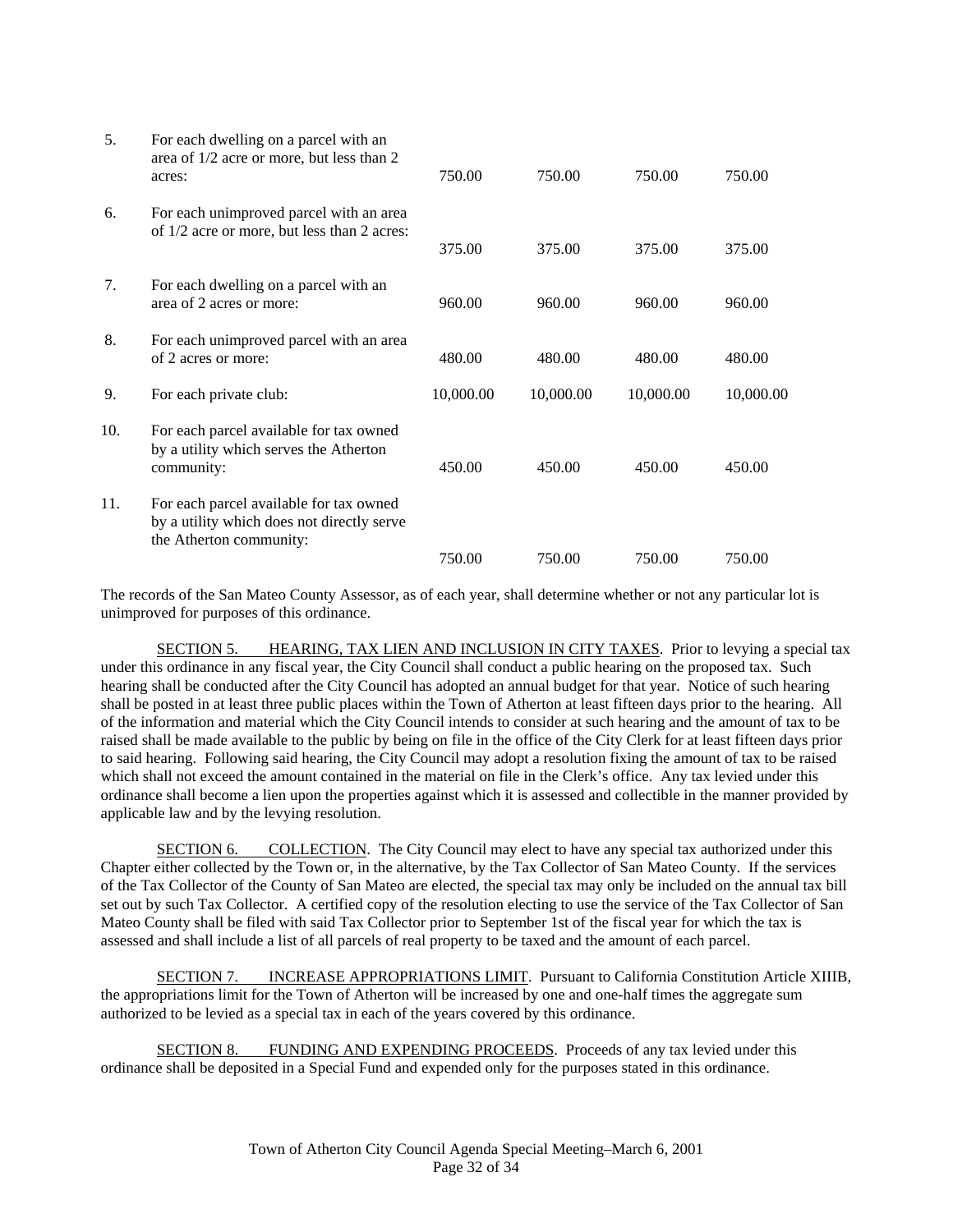SECTION 9. UNEXPENDED RESIDUE. In accordance with Section 2(b) of Article XIIIB of the California Constitution, all revenues received by the Town in a fiscal year and the fiscal year immediately following it in excess of the amount which may be appropriated by the Town in compliance with Article XIIIB during that fiscal year and the fiscal year immediately following it shall be returned by a revision of tax rates or fee schedules within the next two subsequent fiscal years.

 SECTION 10. SEVERABILITY. If any provision of this ordinance of the application thereof to any person or circumstances is held invalid such invalidity shall not affect any other provision or applications, and to this end the provisions of this ordinance are declared to be severable.

SECTION 11. DURATION AMENDMENT OR REPEAL. The authorization to levy a tax under this ordinance shall commence with the Fiscal Year 2001-2002, beginning July 1, 2001 and shall continue through and including June 30, 2005. This ordinance or any provision thereof may only be amended or repealed by approval of two-thirds of the voters voting on the proposition at any initiative or referendum election.

 This ordinance shall be adopted if approved as an initiative measure by two-thirds of the voters voting at a consolidation election to be held on Tuesday, June 5, 2001, and go into effect ten (10) days after the City Council has, by resolution, declared that such initiative measure was approved by two-thirds of the voters voting thereon."

**SECTION 3**. CONDENSED STATEMENT OF MEASURE. The manner in which the proposed measure shall appear on the ballot shall be:

"Shall an ordinance entitled "An Ordinance of the Town of Atherton Authorizing the Levy of a Special Tax for Municipal Services and Capital Improvements and for the Expenditure of Funds Derived from such Tax, and numbered 520 be adopted?"

**SECTION 4.** PUBLICATION. This ordinance shall be posted in at least three public places within the Town of Atherton, and shall become effective immediately upon its passage and approval. The City Clerk is authorized and directed to give notice of election in accordance with Chapter 2 (commencing with section 12100) of Division 12 of the California Elections Code.

**SECTION 5.** CONSOLIDATION. The election on the proposed ordinance shall be consolidated with any and all other elections to be held on June 5, 2001.

**SECTION 6**. SEVERABILITY. If any provision of this ordinance or the application thereof to any person or circumstances is held invalid such invalidity shall not affect any other provision or application, and to this end the provisions of the ordinance are declared to be severable.

**SECTION 7.** EFFECTIVE DATE. This ordinance calling an election shall become effective immediately upon its adoption by the City Council of the Town of Atherton.